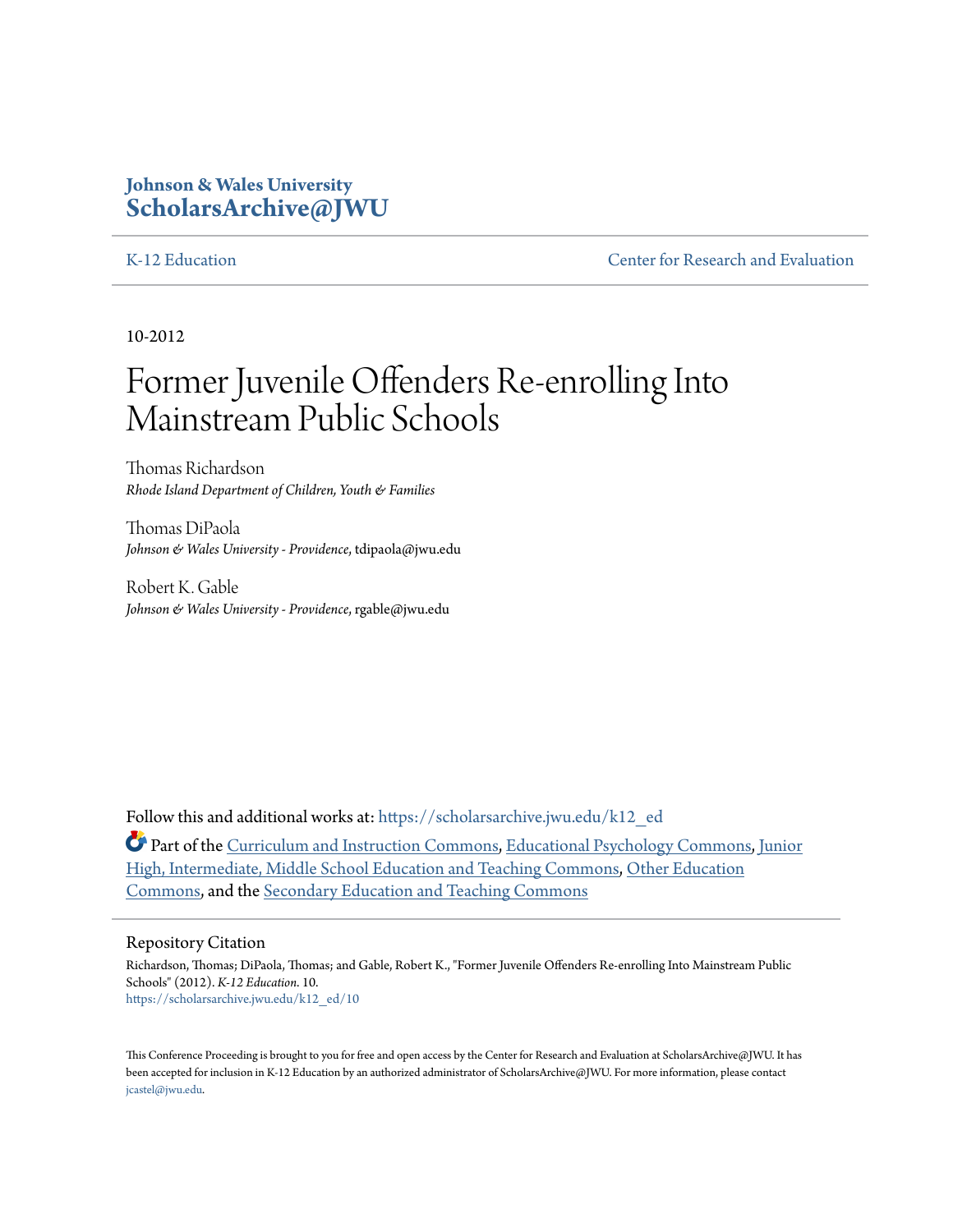### **Former Juvenile Offenders Re-enrolling Into Mainstream Public Schools<sup>1</sup>**

Thomas Richardson Rhode Island Department of Children, Youth & Families Educational Leadership Doctoral Program Alan Shawn Feinstein Graduate School Johnson & Wales University

> Thomas DiPaola Robert K. Gable Educational Leadership Doctoral Program Alan Shawn Feinstein Graduate School Center for Research & Evaluation Johnson & Wales University

 $\overline{\phantom{a}}$ 

 $1$  Paper presented at the 43<sup>rd</sup> annual meeting of the Northeastern Educational Research Association, October, 18, 2012, Rocky Hill CT.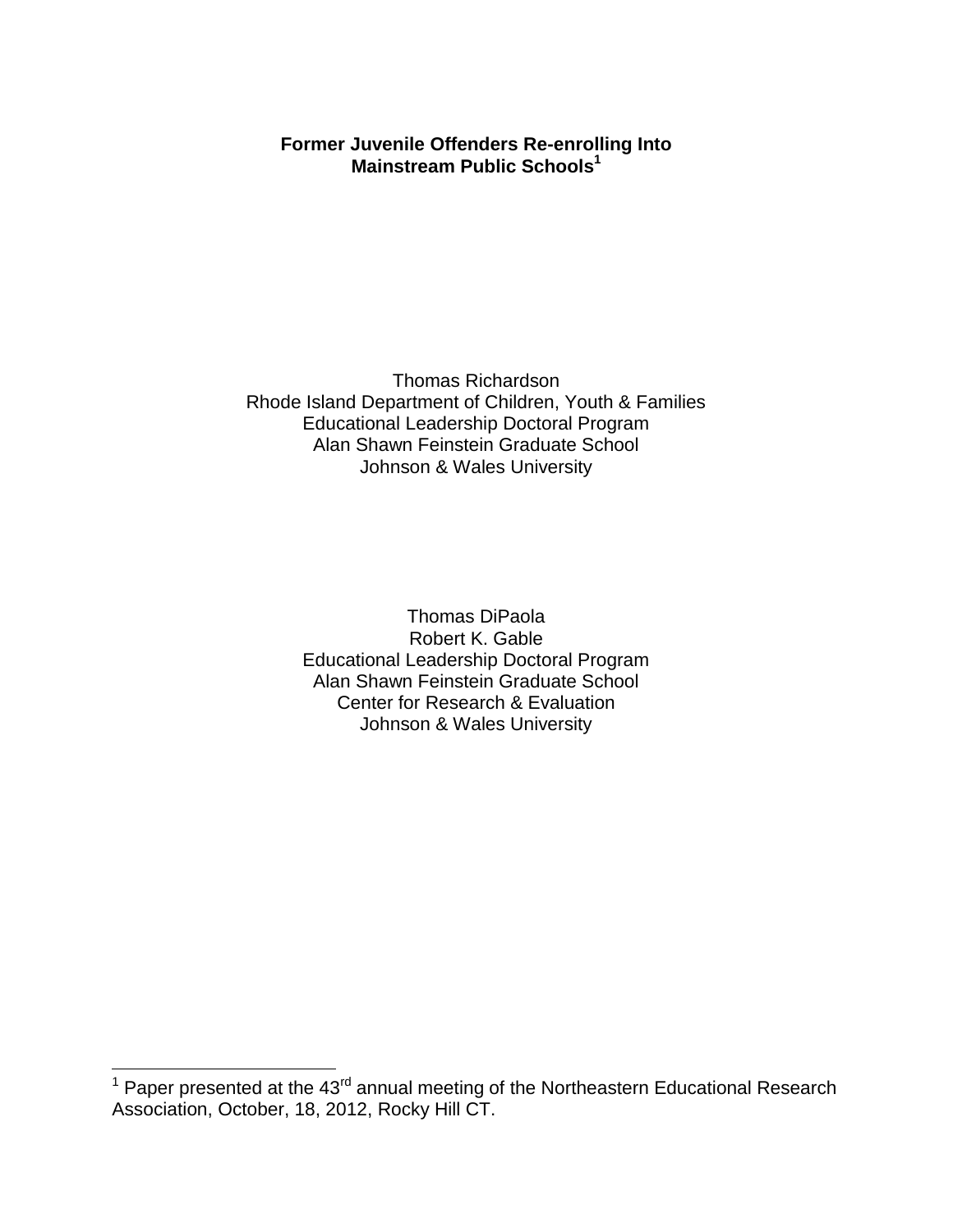### **ABSTRACT**

 This study examined school re-enrollment procedures employed by two school systems for *N*=578 former juvenile offenders re-enrolling from secured supervised settings to urban mainstream secondary public schools and alternative schools and programs in New England. Quantitative data regarding student demographics and qualitative data from interviews with 19 support personnel and selected documents were used to evaluate which program elements enhanced or disengaged former offenders from secondary urban schools. The characteristics of former juvenile offenders' lack of school involvement with respect to truancy, school suspension and expulsion, learning, behavior, and emotional disabilities, as well as family, economic, and social disadvantages were examined.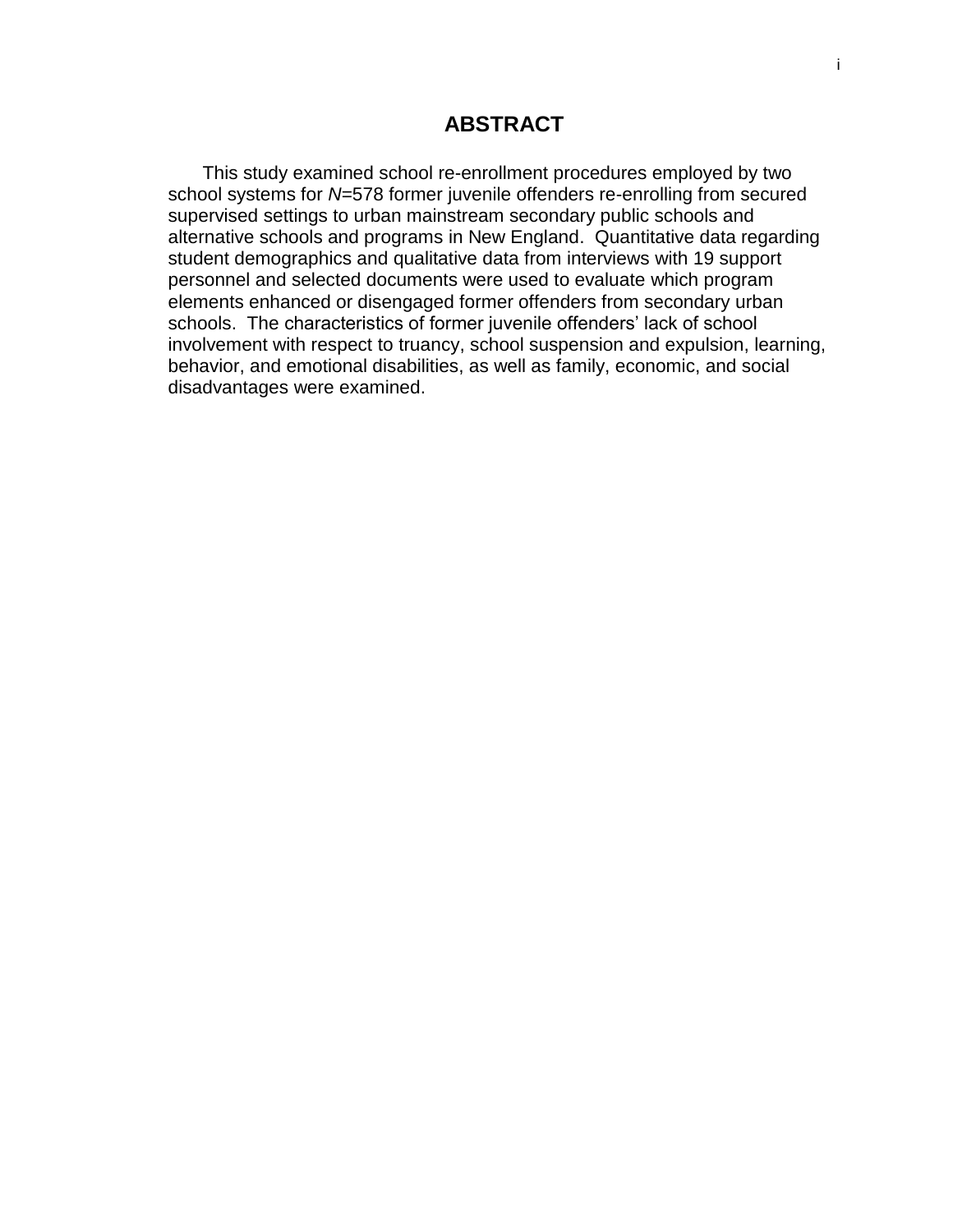#### **Purpose of the Study**

 The purpose of this study was to examine the effectiveness of school re-enrollment procedures of former juvenile offenders re-entering urban secondary public school districts by identifying school-based polices and practices that exacerbate or improve the risk of re-entering schools (Christle, Jolivette, & Nelson, 2005). According to the Office of Juvenile Justice and Delinquency Prevention (OJJDP), the American Bar Association (ABA) and other experts in this field, the important factors or "Best Practices" that have contributed to the successful re-enrolling former juvenile offenders into schools were stated by Waugh (2005) as follows:

- 1. Sharing information between facilities, agencies, and schools
- 2. monitoring the provision of services, and coordinating curriculum between educational placements
- 3. youth and family involvement
- 4. speedy and appropriate placement in the least restrictive environment possible with consideration given to the individual needs of each student
- 5. multisystem connections and counseling that addresses issues that make it difficult for students to succeed in their original home and school environment

 Although there are multiple approaches and strategies that may increase the likelihood of successful re-enrollment of former offenders into urban public school systems, it is unlikely that former offenders will succeed in any school or learning environment unless innovative strategies are implemented that produce positive educational outcomes (Armstrong & Altschuler, 1997; Gottfredson, Gottfredson, Czeh, Cantor, Crosse, & Hantman, 2004). Standard operational protocols that address successful re-enrollment procedures vary considerably from state to state and within states and school districts (Umass Donahue Institute Research and Evaluation Group,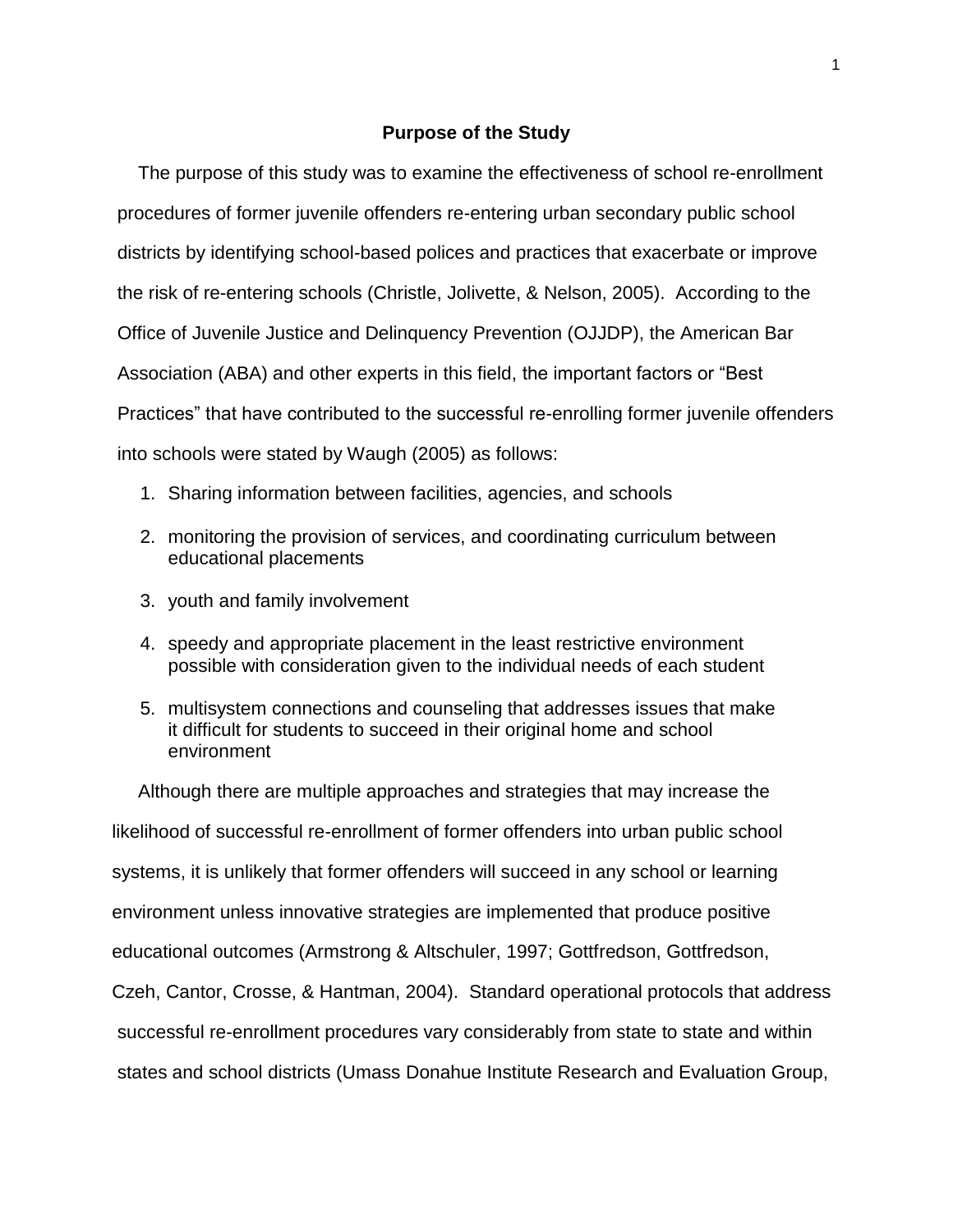2008). Therefore, the following research questions were investigated to identify and describe the difference between successful and unsuccessful school re-enrollment procedures:

- 1. Are there significant differences between former juvenile offenders who are released from incarceration and successfully reenter alternative schools and programs and traditional schools, and those who do not successfully reenter with respect to: grade, gender, ethnicity, disability, English proficiency, economically disadvantaged status, and school districts?
- 2. What critical elements of the two Southern New England urban secondary school districts school re-enrollment procedures work effectively to prepare former juvenile offenders to reenter traditional or alternative school settings?

#### **Review of Literature**

#### **Transition Issues**

The best transition programs begin immediately when youth are incarcerated; however, research has shown that youth in correctional systems "is associated with poor academic outcomes, with 75 percent of youth advancing less than one grade per year in custody" (Matvya, Lever, & Boyle, 2006, p. 1). There are large numbers of juveniles involved with juvenile correctional systems throughout America. According to Hagner, Malloy, Mazzone, and Cormier, (2008), 7,100,000 adolescents are incarcerated annually in detention centers throughout America. The process of moving and eventually returning youth to the community poses formidable challenges for the juvenile justice system and its services providers, namely public schools (Chung, Schubert, & Mulvey, 2007). Coordinated and effective procedures for transition are lacking in many school districts and juvenile detention systems throughout America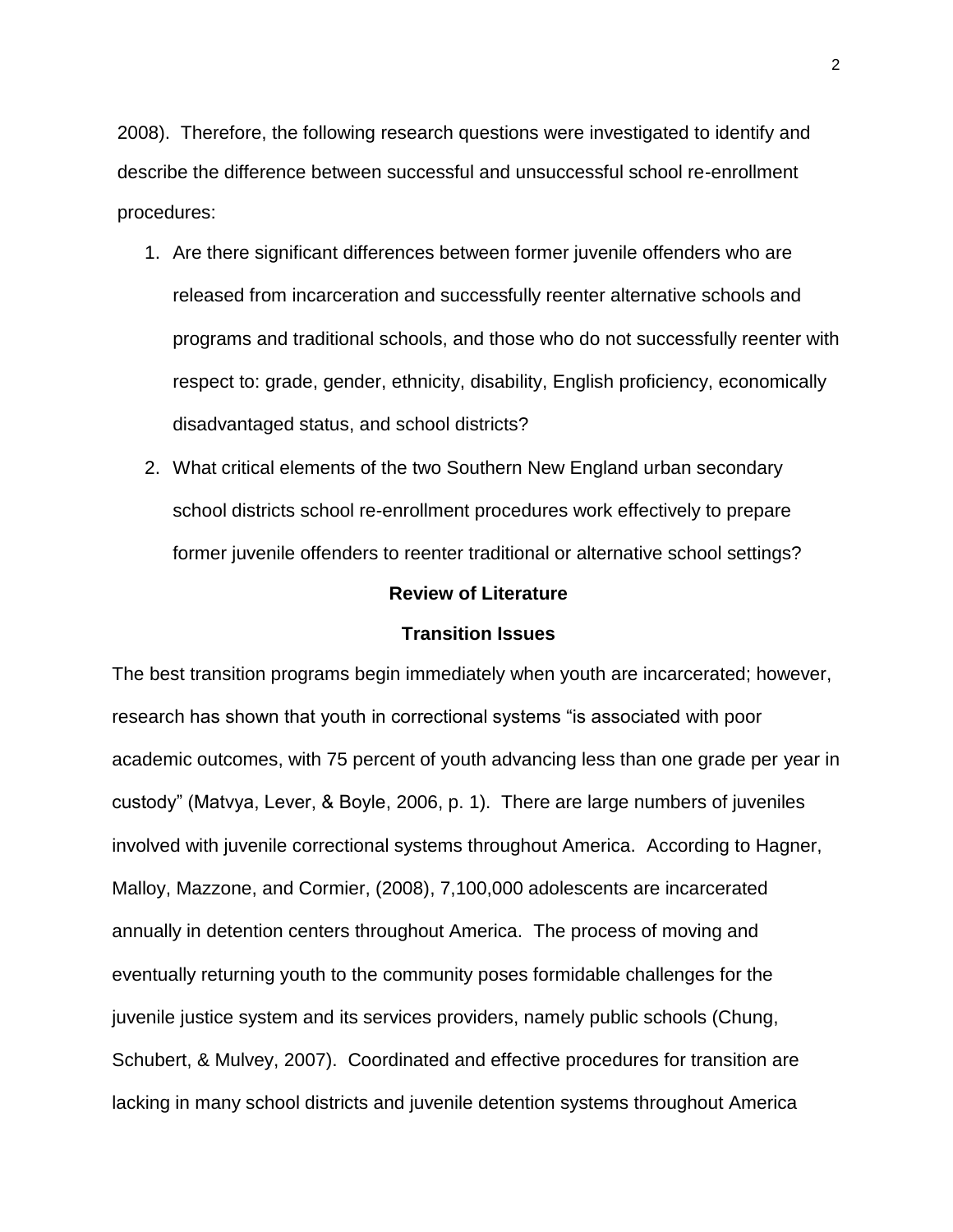(Matvya et al., 2006).

 Contrary to early transition planning, transition plans are rarely in place to support atrisk youth when they exit confinement and return to family, school, and community (Nellis & Wayman, 2009). Nellis and Wayman reported that even though some youth excel during confinement, many struggle to transition successfully due to a less structured environment within schools, which is overwhelming due to the lack of supports, such as aftercare and wraparound services, which should be implemented immediately to facilitate transitions (Nellis & Wayman, 2009). As a result of the lack of supports in place during transition, some localities "recidivism rates range from 50 to 70 percent" (Nellis & Wayman, 2009, p. 10). Most importantly is the failure to systematically offer school reintegration assistance (Nellis & Wayman, 2009). Bullis and Yovanoff, (2004) conducted a study of 759 formerly incarcerated youth and reported that just 12 percent completed a high school or a General Equivalency Diploma upon returning to the community.

 Transition can be very difficult and complicated for incarcerated youth and even more burdensome for incarcerated youth with disabilities who are moving between the correctional and public school systems (Edgar, Webb, & Maddox, 1987**;** Whitney-Thomas & Moloney, 2001). A number of factors force former offenders through the Human Resource network, which have been developed unsystematically by lawmakers' community leaders, and special interest groups driven to respond to the needs of health, education, and social services (Edgar et al., 1987). These factors often relate to the system and not the needs of the clients (Edgar et al., 1987). A juvenile offender may require special education and mental health services but may only transition to a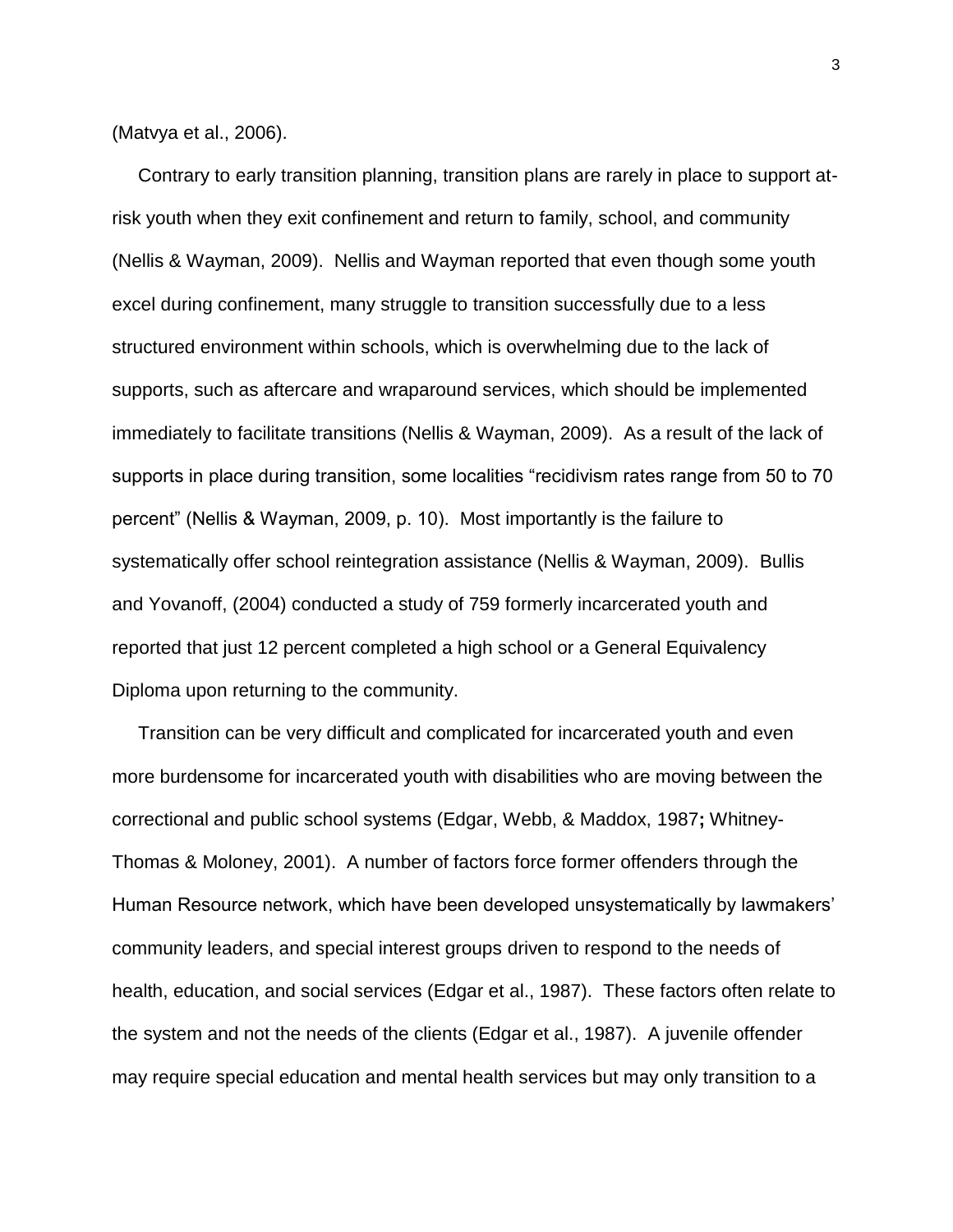separate agency to receive those services because they seldom provide joint services for both needs (Edgar et al., 1987).

 School districts and human service agencies "have evolved complex organizational patterns that are not always consistent across agencies; what is true in one location may vary in another" (Edgar et al., 1987, p. 254). As a result, territorial issues, program details, rules, regulations, daily routines, and lack of effective communication evolve, which is not easily understood by juvenile corrections and public school personnel (Edgar et al., 1987). Edgar et al., further noted that as a result of the lack of a systematic and clearly designed transition protocol, juvenile corrections and public school district personnel posed major transition problems.

#### **School Reentry**

Historically, former juvenile offenders that transition to urban public schools have not experienced positive academic and social outcomes (Eber, Nelson, & Miles, 1997). Furthermore, some of the challenges to school success include excessive dropout rates, academic failure, low graduation rates, institutional placements, and poor post release adjustments which are consistent indicators among former juvenile offenders released from secure structured settings (Eber et al., 1997). In addition, more than twothirds of youths released from secured juvenile settings do not return to school, and the prevalence of learning among former offenders with emotional and behavioral disabilities is three to five times higher than the general population of youth in courtordered placement (Maryland Department of Juvenile Services, 2009).

 Unfortunately, schools and service agencies that fail to provide academic, social, and family service programs jeopardize successful school and community integration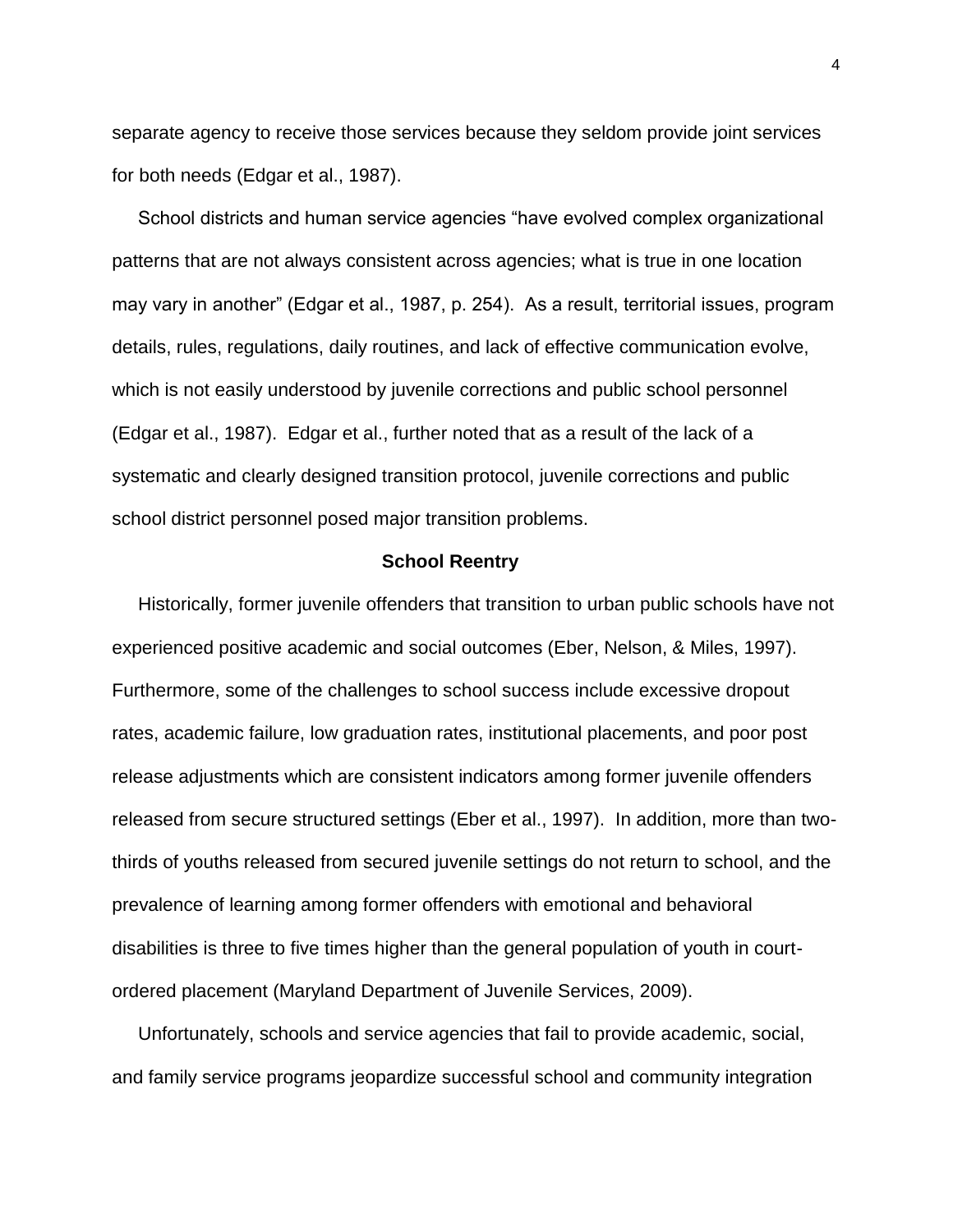the first few months after release, which is critical for young offenders, because they are without structure, supervision, and support of court-placement settings when they reenroll to school (Chung, Schubert, & Mulvey, 2007).

 The Massachusetts Department of Youth Services (DYS) (Umass Donahue Institute Research and Evaluation group, 2008) studied challenges that prevented the efficient and effective transition of former juvenile offenders to urban public and alternative schools and programs. As a result of the study, an effort to reform those challenges, identified as deficiencies, began in 2003 (Umass Donahue Institute Research and Evaluation group, 2008). Key findings with respect to transition services revealed that more vigorous career readiness methods improved infrastructure to support student transitions, and improved education system coordination for DYS youth needed to be implemented (Umass Donahue Institute Research and Evaluation group, 2008). Implementation of the education reform strategies at DYS resulted in positive outcomes, such as workforce stability and qualifications, changes in instructional practices, high school diplomas earned, General Education Diploma (GED) attainment, and MCAS achievement (Umass Donahue Institute Research and Evaluation Group, 2008).

 In 2006, the Umass Donahue Institute Research and Evaluation group (2008) program evaluation first identified the characteristics of former offenders; large proportion of youth are below grade level; chronic academic and behavioral difficulties; 45 percent have special learning needs; limited educational options; 55 percent of DYS youth received social services; 61 percent used alcohol prior to commitment; and 82 percent used marijuana prior to commitment (Umass Donahue Institute Research and Evaluation group, 2008). Not only does the characteristics of DYS youth present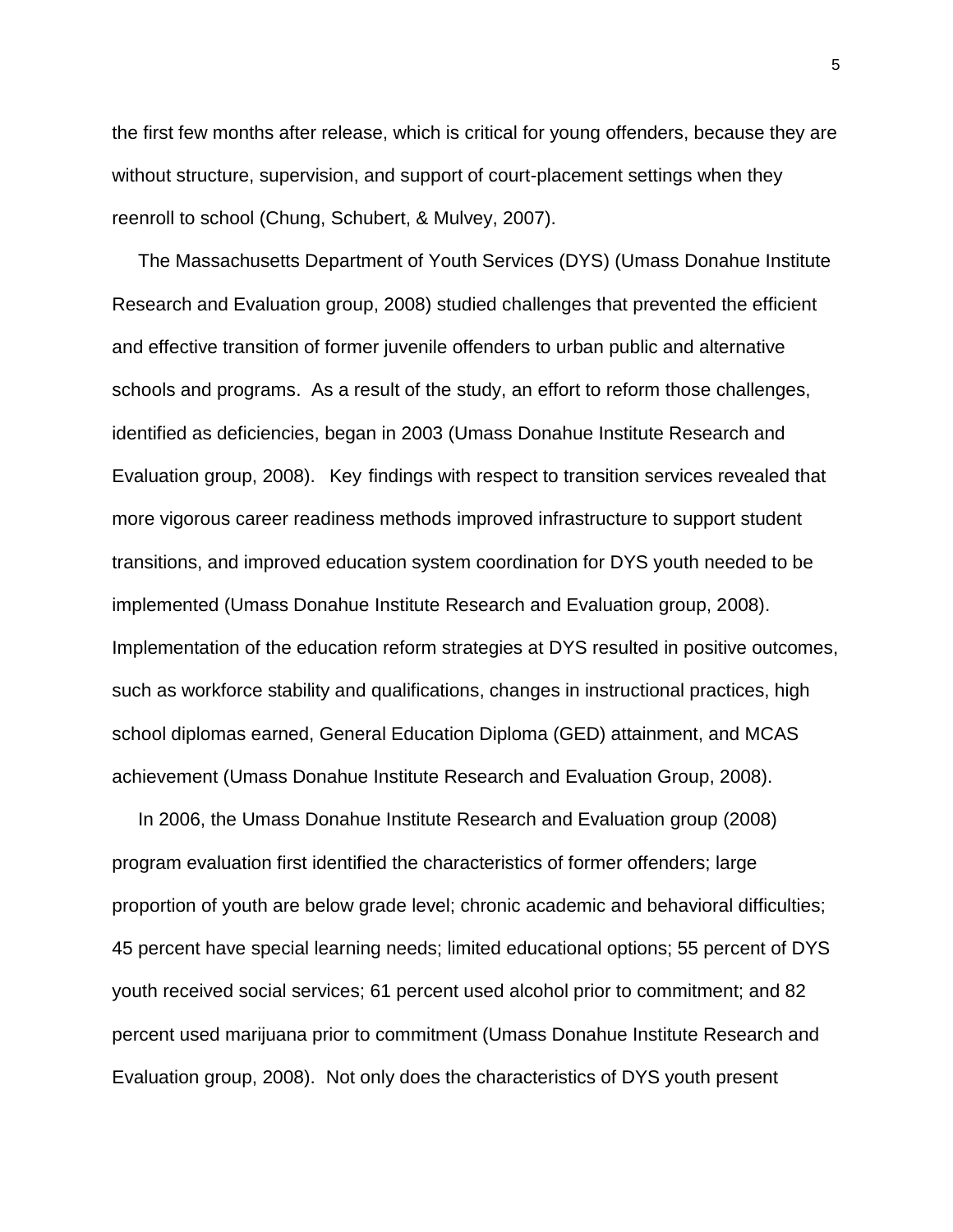challenges, the evaluation revealed that a multitude of private organizations were contracted by DYS complicating coordination and management of educational services, and information systems were limited in supporting education-related data collection and reporting, (Umass Donahue Institute Research and Evaluation group, 2008). However, to enhance support for former juvenile offenders returning to school, Holyoke, Lynn, and Boston Massachusetts school districts facilitated Community Transition Schools (CTS), which required former offenders meet specific benchmarks before transitioning to mainstream schools (Umass Donahue Institute Research and Evaluation group, 2008). Moreover, system coordination for DYS education services improved when they hired an Education Data Systems Specialist to collect, manage, and analyze student, teacher, and program data (Umass Donahue Institute Research and Evaluation group, 2008). Although many positive outcomes of the evaluation reflect the "best practices" approach to school reenrollment, there are strategic suggestions from the Umass Donahue Institute Research and Evaluation group (2008) that "identified possible priorities and opportunities for the continued improvement at DYS," (p. 66). Those priorities were communication and cooperation of regular and special education services between DYS and private vendors, monitoring student transition services goals and long-term outcomes, such as GED pass rates, high school graduation rates, and the Massachusetts Comprehensive Assessment System (MCAS) achievements, central information management for reporting system data, and a communication strategy for both internal and external service agencies (Umass Donahue Institute Research and Evaluation Group, 2008).

#### **Effects of Poverty Associated to At-Risk Youth**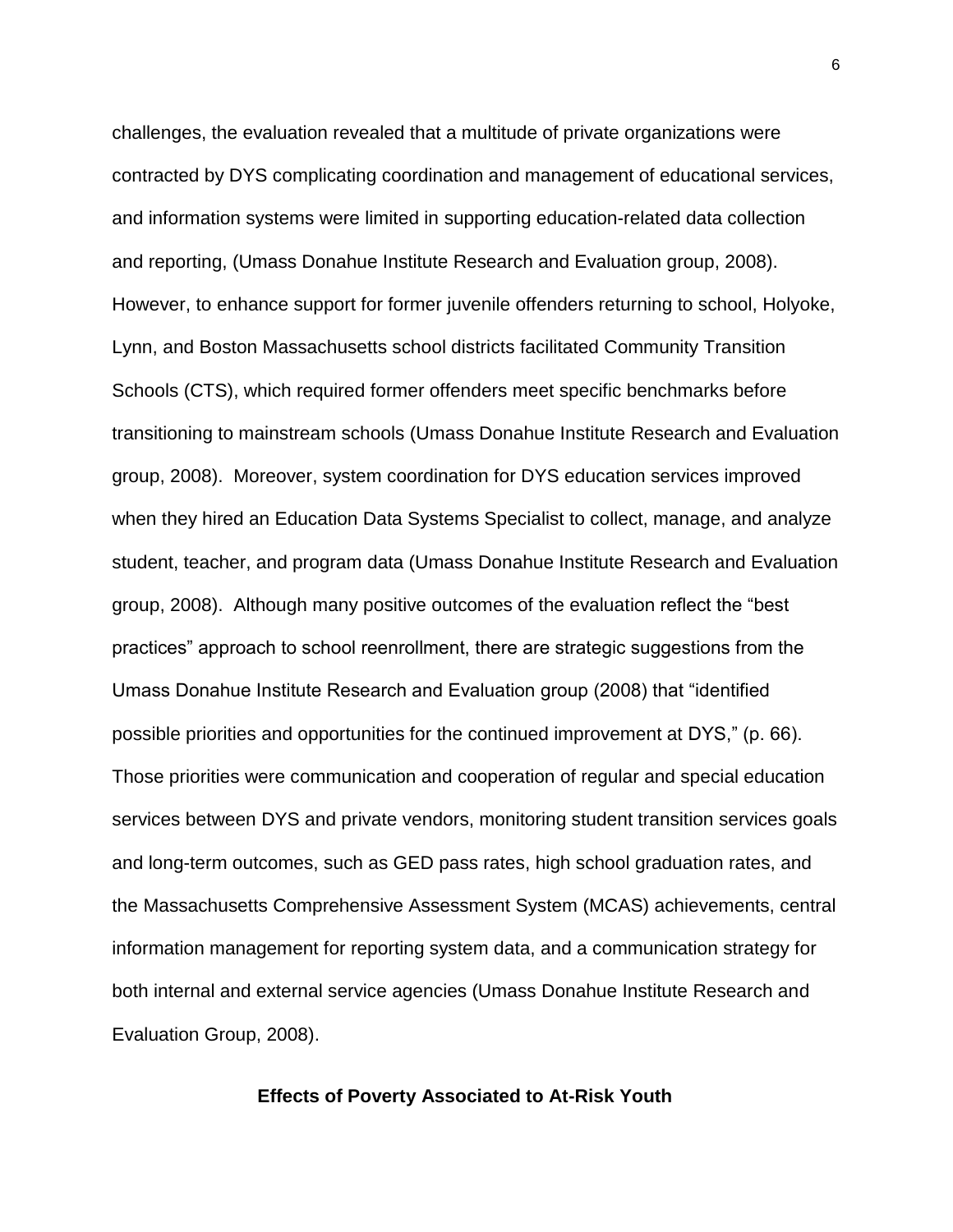While Umass Donahue Institute Research and Evaluation Group (2008) identified effective strategies for school reenrollment of Massachusetts Department of Youth Services (DYS), other risk factors experienced by former offenders outside of school are family, community, peer groups, and poverty (Christle et al., 2005). Effects of poverty pose growing challenges to urban youth in a multitude of ways (Jenson, 2009; Lippman, Burns & McArthur, 1996). "The four primary factors affecting families living in poverty are emotional and social challenges, acute and chronic stressors, cognitive lags, and health and safety issues" (Jenson, 2009, p. 7). The likelihood of being poor contributes to a cascade of factors including risk-taking behaviors that make desirable outcomes much more difficult to reach (Jenson, 2009; Lippman, Burns, & McArthur, 1996). Children who live in poverty often feel isolated and unloved compared to well-off children (Jenson, 2009). Poor children have fewer and less parental and social supports and are more likely to depend on peers than adults, which lead to life events that contribute to poor academic performance, high tardy rates and absenteeism, dropping out of school, crime, drug abuse, and teenage pregnancy (Jenson, 2009). In addition, Jenson (2009), also reported that children living in poverty display "acting-out behaviors, impatience and impulsivity, gaps in politeness and social graces, a more limited range of behavioral responses, inappropriate emotional responses, and less empathy for others' misfortunes" (Jenson, 2009, p. 19).

 Recent evidence suggests (Jenson, 2009) that social relationships students experience presents a greater amount of influence on their behavior due to the quality of care a parent provides. Core relationships with parents and peers, whether they are secure and attached or unsecured and detached, form the personality of a young child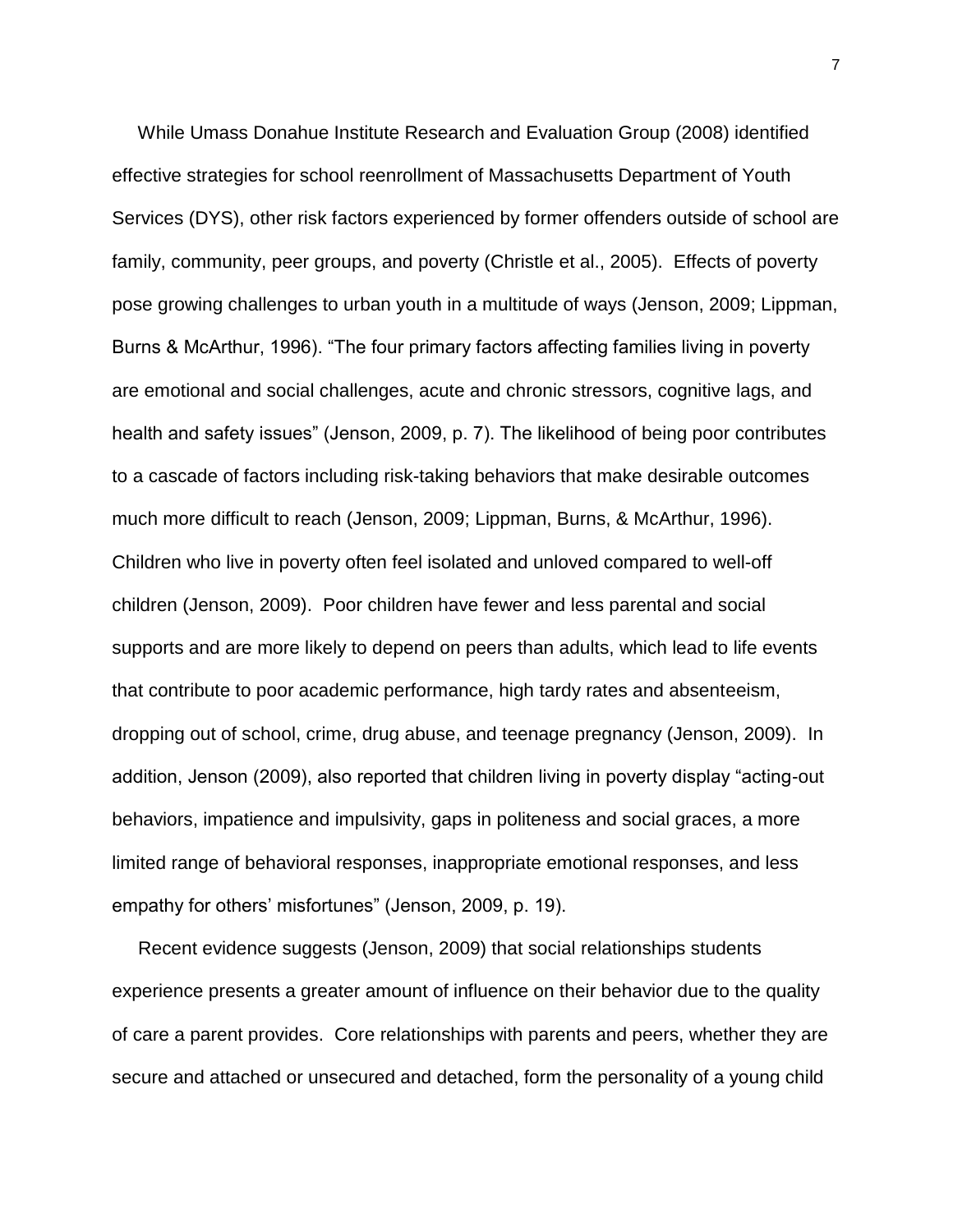(Jenson, 2009). When a child is detached from an unsupportive parent, those core relationships often pressure youth to act like their peers or risk rejection (Jenson, 2009). Children raised in poverty that are influenced by negative peer relationships usually behave differently than affluent children (Jenson, 2009). Also, parents of poor children that develop antisocial behavior are faced with overwhelming challenges that contribute more chronic sources of stress such as, large number of siblings that need care, difficulty paying bills, family disruptions, living in substandard housing, poor quality of medical care, high mobility rates, lack of transportation, and risks of criminal victimization (Hashima & Amato, 1994; Jenson, 2009; Payne & Slocum, 2011).

 Those overwhelming challenges are affecting student's success and contributing to juvenile justice involvement throughout America ( Rhode Island KIDS COUNT, 2011). In the State of Rhode Island, 30,000 or 14 percent of "children had a least one parent unemployed during 2010, compared to only two states with higher rates; Nevada at 16 percent, and the District of Columbia at 15 percent" (Rhode Island KIDS COUNT, 2011, p. 1). Also in Rhode Island, the "percentage of children living in poverty increased from 15 percent in 2008 to 17 percent in 2009, but continued to be lower than the national rate of 20 percent" (Rhode Island KIDS COUNT, 2011, p. 2). Moreover, 31 percent of children in Rhode Island were "living in families in which no parent had full-time, yearround employment in 2009, the same as the national rate" (Rhode Island KIDS COUNT, 2011, p. 2). With fewer economic and human resources, a child's energy to learn and stay focused in school is distracted by violence, danger, and overwhelming family problems, such as "missed rent payments, utility shutoffs, inadequate access to health care, unstable child care arrangements, and food insecurity" (Jenson, 2009; The Annie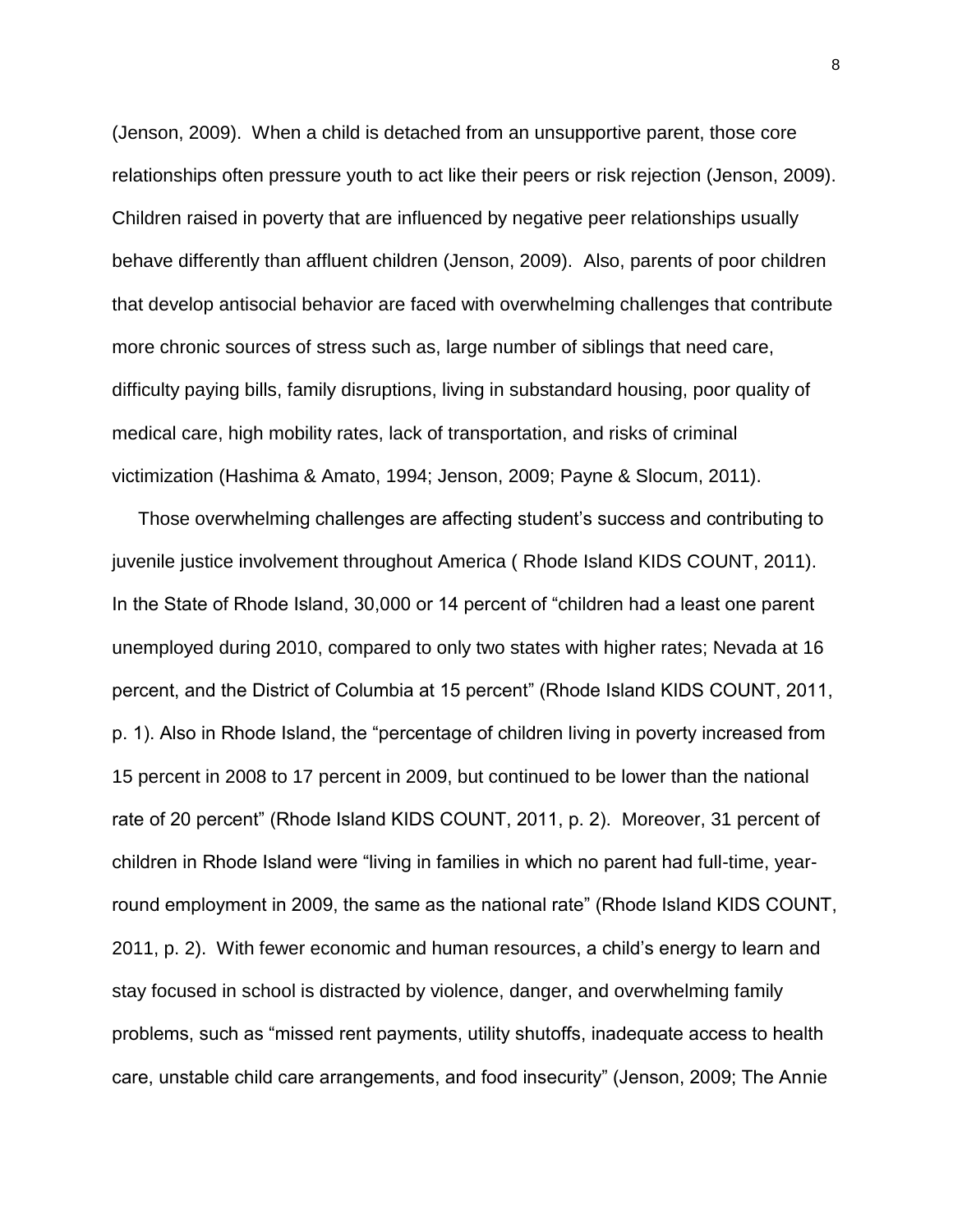E. Casey Foundation, 2011, p. 9; McKinney, Flenner, Frazier, & Abrams, 2006).

#### **Youth Offenders with Emotional, Behavioral, and Learning Disabilities**

 Students with disabilities under the authority of the juvenile justice system face serious transition and rehabilitation challenges as they reenter the community (Hagner, Malloy, Mazzone, & Cormier, 2008). The high failure rate of rehabilitating juveniles indicates that there is a subgroup of juvenile re-offenders that fall into one of the following categories identified as "learning disabled, emotionally disturbed/mentally disordered, developmentally delayed, drug and alcohol dependent, neurologically impaired, and juvenile sex offender" (Smedley, Levinson, Barker, & DeAngelis, 2003, p. 108). Accurate estimates of at-risk youth with disabilities are difficult to obtain in part because they are undiagnosed (Hagner et al., 2008). However, when disabilities of atrisk youth are diagnosed, the majority of them are diagnosed with emotional and behavioral disturbances (Hagner et al., 2008). Hagner et al. further noted that out of the estimated 7,100,000 youth incarcerated annually throughout juvenile correctional facilities in America, an estimated 40 to 70 percent have disabilities; "43 percent of those exiting youth detention without high school diplomas never reenter school, and 60 percent of those who do not return to school subsequently drop out" (p. 241). Seventy three percent of juvenile offenders with emotional disturbances (also referred to as emotional or behavior disorders) who dropped out of school were arrested (Sinclair, Christenson & Thurlow, 2005). "Fifty two percent of all of the students with emotional or behavioral disabilities who exited special education did so because they moved, compared to 37 percent of students across all disability categories" (Sinclair et al., 2005, p. 466). Many behavioral and education issues addressed through individual special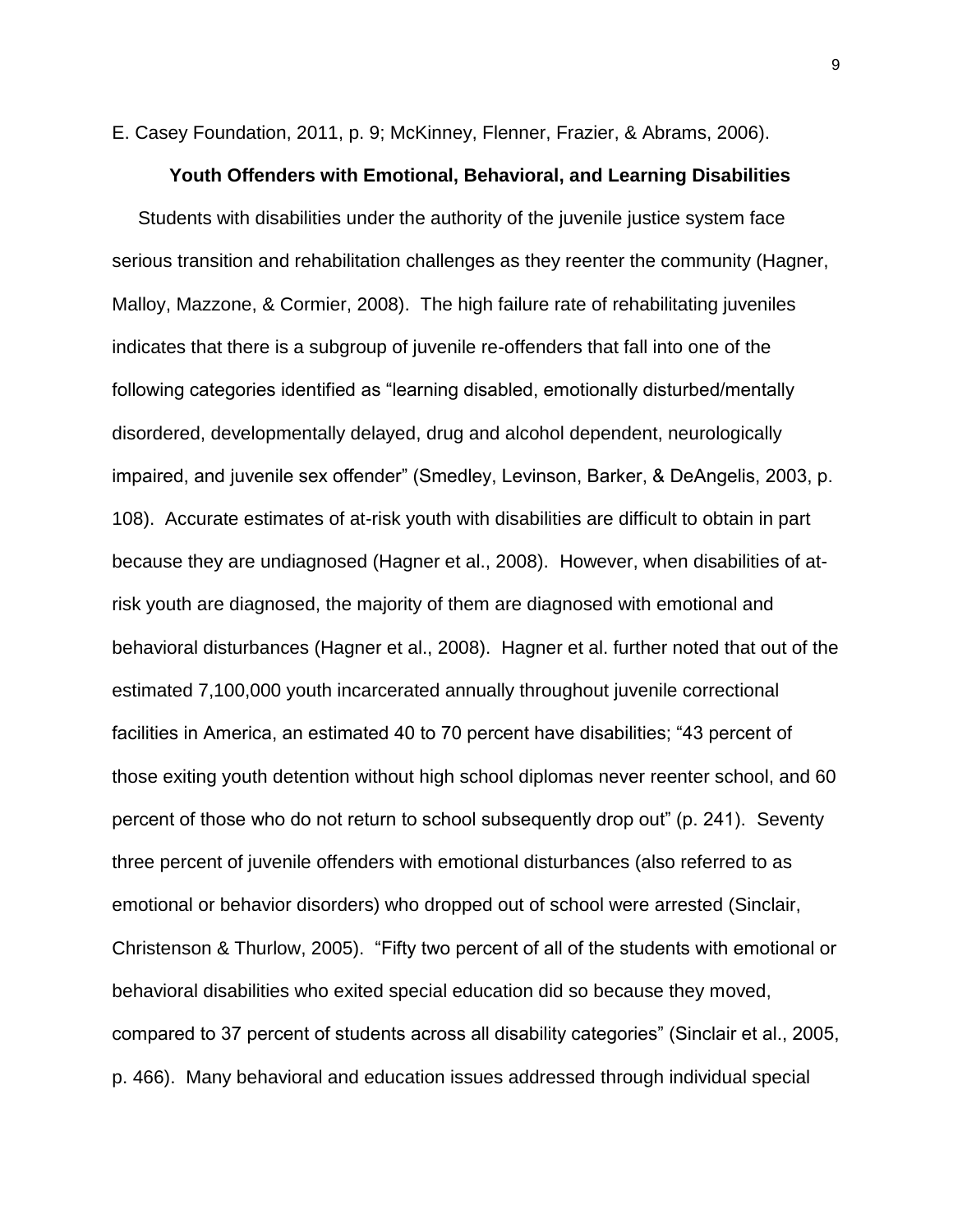education programs (IEP) closely resemble issues incorporated within the juvenile justice disposition process (Burrell & Warboys, 2000).

#### **Alternative Education**

 Parents, educators, school board members, and others have realized that traditional education is not meeting the needs and interests of children of the at- risk population (De La Rosa, 1998). Alternative educational measures should provide students with opportunities to learn in nontraditional settings where they receive more individualized instruction (De La Rosa, 1998). However, although Lehr, Tan, & Ysseldyke, (2008) noted that the data collected from thirty three states in this study suggested that alternative schools and programs be utilized as a setting for a variety of factors, such as dropouts, suspensions, expulsions, learning difficulties, court system referrals, social and emotional problems, and others, they should not be utilized as "dumping grounds" or "holding tanks" to "baby sit" a challenging population.

 The drive for alternative measures derives from the nations concern over the continued problem of at-risk children dropping out of school (De La Rosa, 1998; Lehr et al., 2008). Staggering social and economic ramifications cost America about 77 billion dollars annually (De La Rosa, 1998). "For every 1 dollar spent on the prevention and education of potential dropouts, 9 dollars would be returned to the state" (De La Rosa, 1998, p. 1).

 Understanding the role and responsibilities of alternative schools and programs, and the extent in which they provide services to at-risk students is not well known and indicates that the function and role they play needs to be further researched and developed to understand how at-risk students are faring, since a large proportion of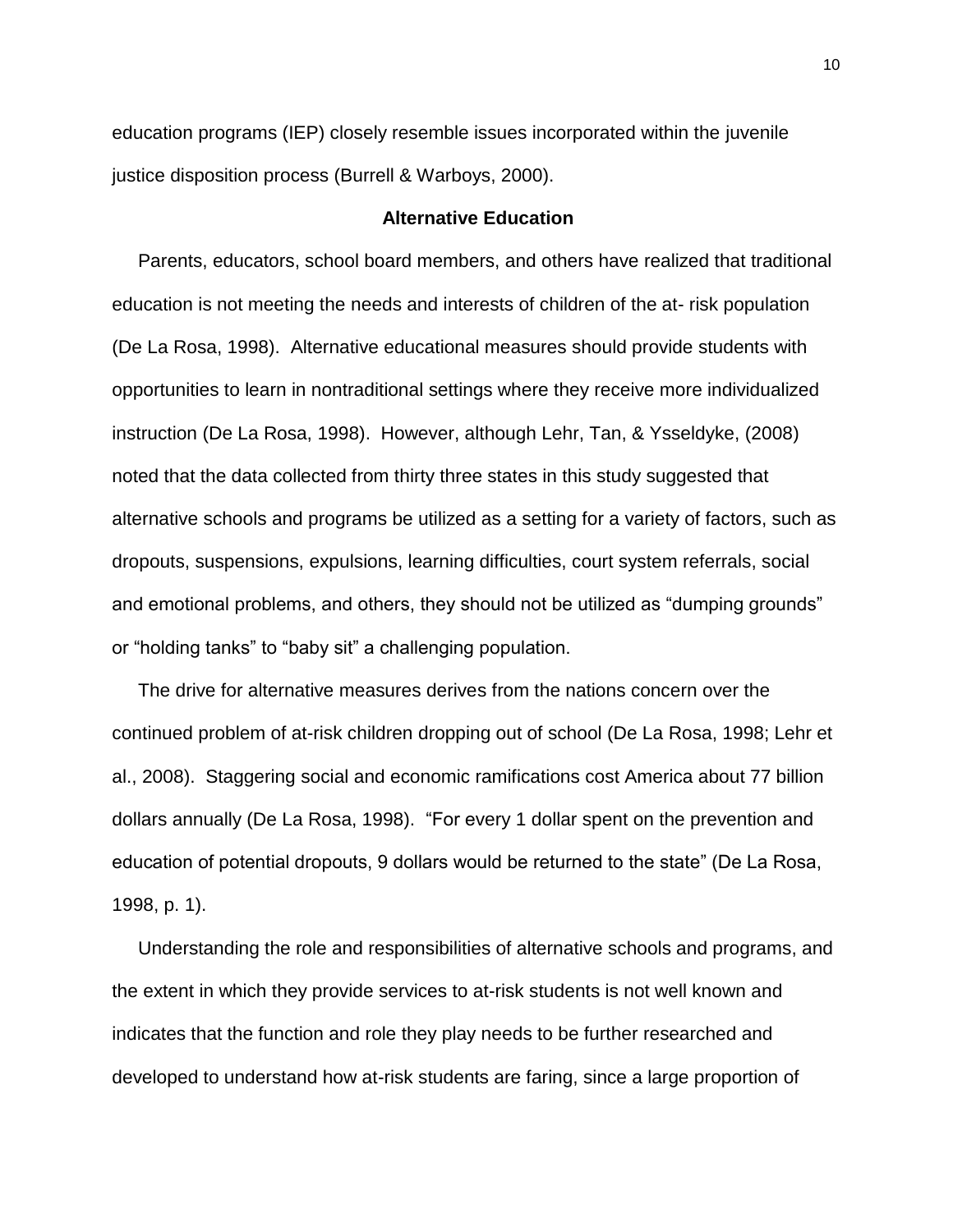them drop out of schools (Lehr et al., 2008). For alternative schools and programs to thrive and provide encouraging outcomes for students who are at-risk of failing, the quality of political and educational leadership is crucial to enhance "communication and collaboration skills to work with related school service personnel, community-based professionals, and students and their families" to enhance the necessary supports, to complete their secondary school program and obtain the necessary skills either to move on to higher education, or successfully support themselves and their families (Foley & Pang, 2006, p. 20; Lehr et al., 2008).

#### **Re-enrollment Best Practices: A Collaborative Approach**

 Responding to the needs of children, especially children in the juvenile justice arena, requires not only good judgment, but also good information that includes collaboration and communication (Gonsoulin & Read, 2011: Rapp, Stephens, & Clontz, 1989). Former offenders are more "likely to experience academic and behavioral challenges, be in need of special education and related services, have mental health needs that affect academic success, and drop out before finishing high school" (Gonsoulin & Read, 2011, p. 1). Leone and Weinberg, (2010) conducted a study in a mid-Atlantic state documenting the academic performance of 555 incarcerated male juveniles. The study revealed that math and reading scores were at least four years behind their ageequivalent peers, 80 percent had been suspended from schools, 60 percent were retained in grade, and 50 percent were expelled prior to their incarceration (Leone & Weinberg, 2010). In the same state, a comparative study of 273 incarcerated females reported almost the same percentages in all reported categories regarding school suspensions, expulsions and math and reading scores (Leone & Weinberg, 2010).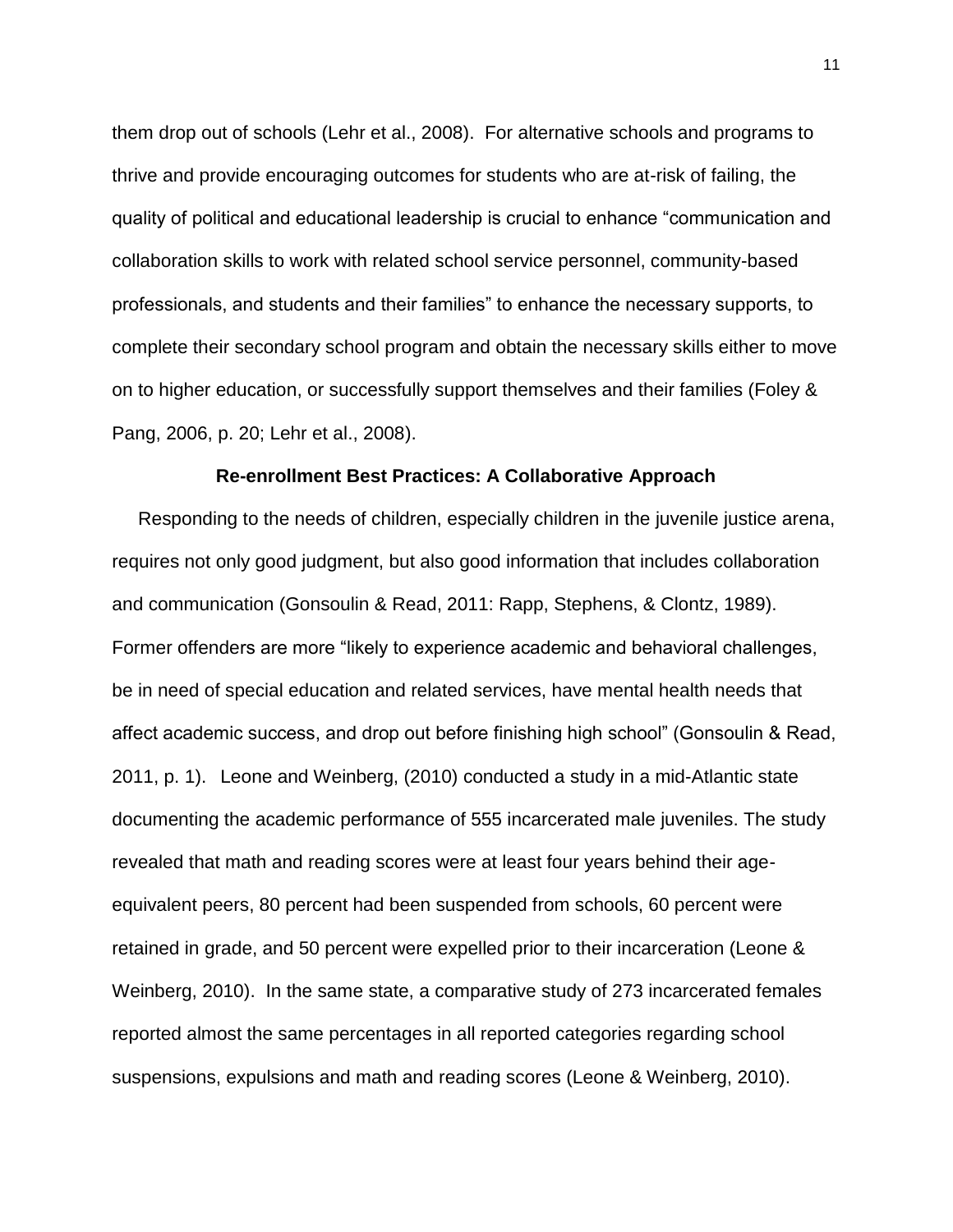Promoting and encouraging a system of shared and coordinated responsibility across all agencies on the part of former juvenile offenders can improve the educational success and overall well-being of troubled youth (Gonsoulin & Read, 2011). Attaining effective interagency collaboration and communication can be very challenging to all stakeholders in each agency and may create substantial barriers that impact at-risk youth (Gonsoulin & Read, 2011). Several of those obstacles to collaboration can include philosophical barriers, such as differences in each agencies mission, mandates, and goals, second, structural barriers which include fragmented management and decision making arrangements, third, language and communication barriers which entails unique terminology that frustrates other child-serving agencies that causes and unwillingness to work with each other, and lastly, staff resistance which may be perceived as a change in job responsibilities, increased workload, and operating outside of the comfort zone (Gonsoulin & Read, 2011).

 Although effective interagency collaboration and communication are not easy tasks between various child services agencies, it is essential to develop a comprehensive system that incorporates educational and related services of former juvenile offenders that expeditiously re-enrolls them into mainstream school settings (Gonsoulin & Read, 2011).

#### **Implications for School Leaders**

 School leaders informally and formally attempt to keep former offenders out of their schools because of repeated disciplinary issues that require thorough documentation and compliance to due process laws (Frakas et al., 2003). On the other hand, Klehr (2009) noted that school leaders have used the NCLB Act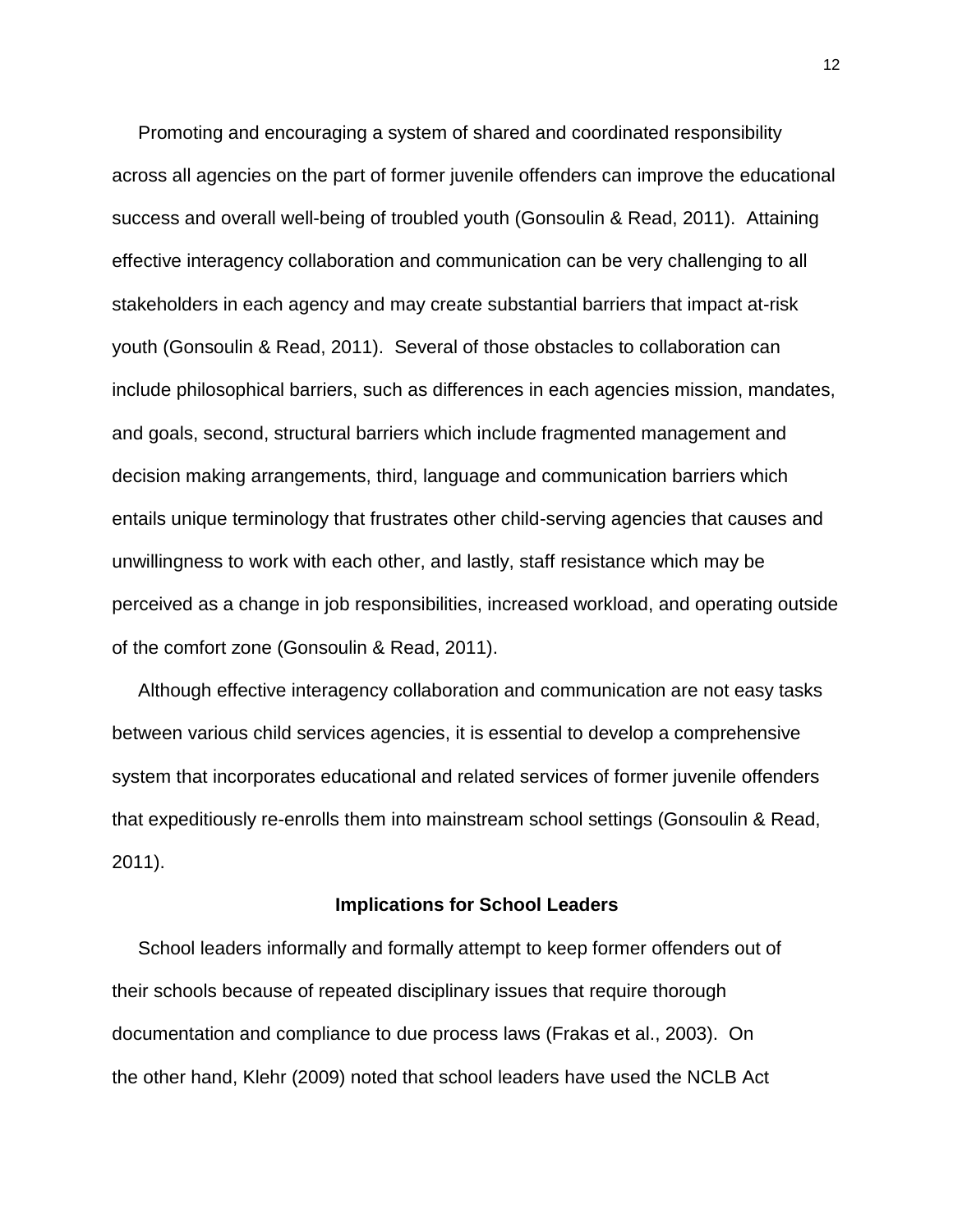to push out disruptive students out of school by expelling them because they are under pressure to produce data that show students are achieving. Expelling disruptive students eliminates underachieving data of Annual Yearly Progress (AYP) protocols of the NCLB Act because a disruptive student is no longer a part of the school district (Klehr, 2009).

 The 2004 Individuals with Disabilities Education Act (IDEA) clearly states that a free appropriate public education (FAPE) must be available to all children with disabilities, including students who have been suspended or expelled from school (Crabtree, n.d.). Certain behaviors that fit the characteristics of former juvenile offenders, such as dangerous weapons, illegal drugs, and serious assaults at school or school functions can change a students placement to an interim alternative educational setting for 45 days "proving that maintaining the child in her current placement is substantially likely to result in injury to the child or others" (Crabtree, n.d., p. 2). Also, long-term suspension or expulsions cannot be imposed on special education students if the behavior being disciplined is a manifestation of the disability (Crabtree, n.d.). Furthermore, as a result of the manifestation of the disability, a functional behavior assessment must be developed or modified to address the behavior for which the student was suspended or expelled (Crabtree, n.d.).

 By knowing the laws that apply to NCLB and IDEA, school leaders can effectively service students and former juvenile offenders with special needs by sharing information in cooperative, collaborative and coordinated methods (Crabtree, n.d.;Gonsoulin & Read, 2011).

#### **Methodology**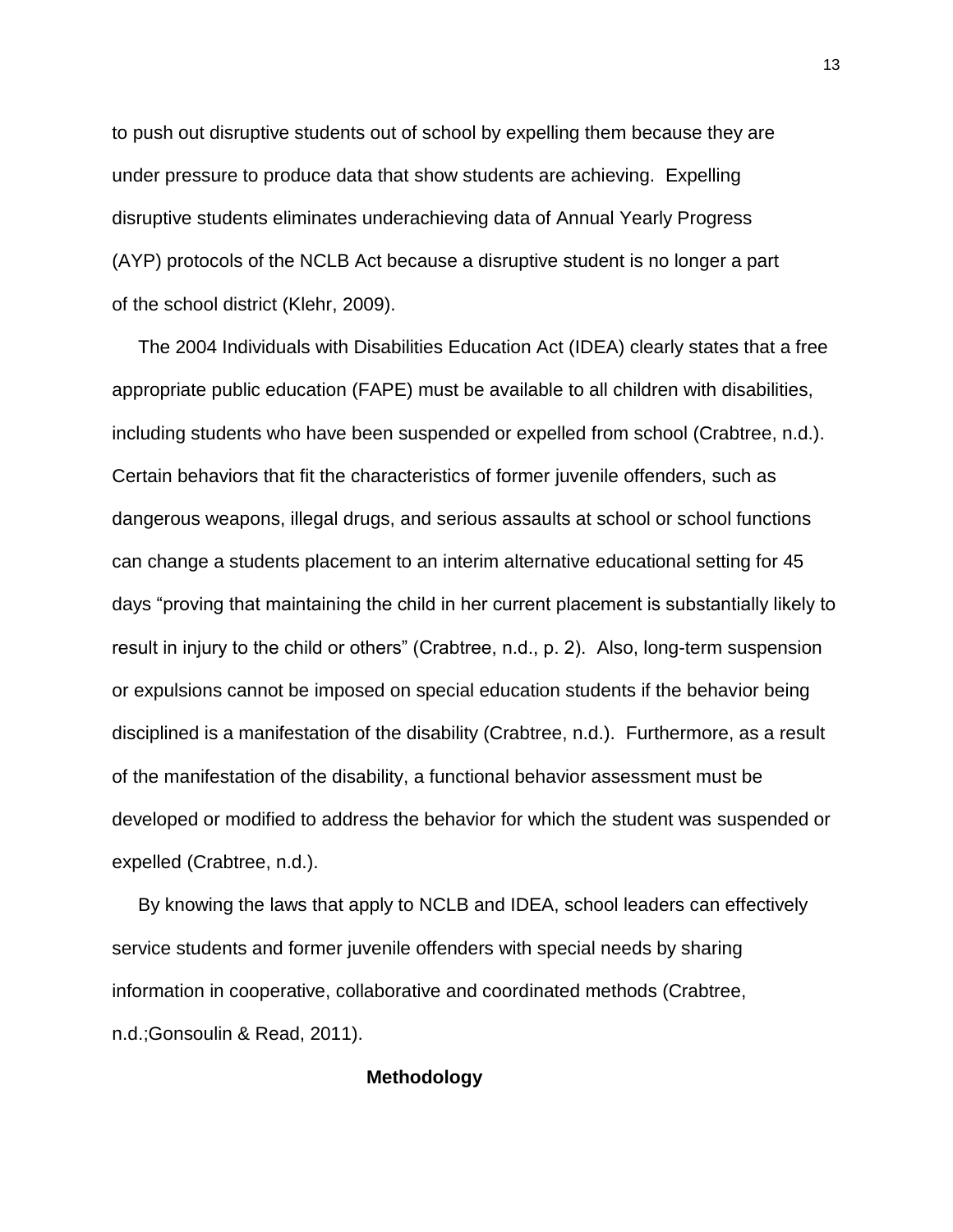#### **Framework of the Study**

 Stufflebeam's CIPP Evaluation Model,(1987), was utilized as an evaluation approach in this examination to improve the functioning of school re-enrollment programs. For the purpose of this examination, the Process (i.e., implementation) and Product (i.e., outcomes) components of the model were utilized.

#### **Process and Product Evaluation**

 An on-going assessment of the school re-enrollment process was conducted through standardized open-ended interviews of *N*=19 school support personnel, including specialists, and administrators who were selected as key informants from *N*=3 urban secondary schools. Interview questions were framed to elicit process concept responses that "assess the extent to which participants carry out their roles" and responsibilities (Stufflebeam & Shinkfield, 2007, p. 341). In addition, there were interview questions designed to elicit product responses that were intended to provide outcome related data such as short and long term goals, and intended and unintended consequences as perceived by the school support personnel, specialist, and administrators (Stufflebeam, 1987).

 School re-enrollment documents from both school districts were obtained and reviewed to draw inferences about institutional phenomena and determine patterns of habitualization (Krippendorff, 2004). Krippendorff further states that, "much communication that takes place within institutions is routine, relational, and coordinative, and it is valued as such, even enforced, without apparent reason" (p. 71).

#### **Sample**

This study examined archival educational data of former juvenile offenders from *N*=2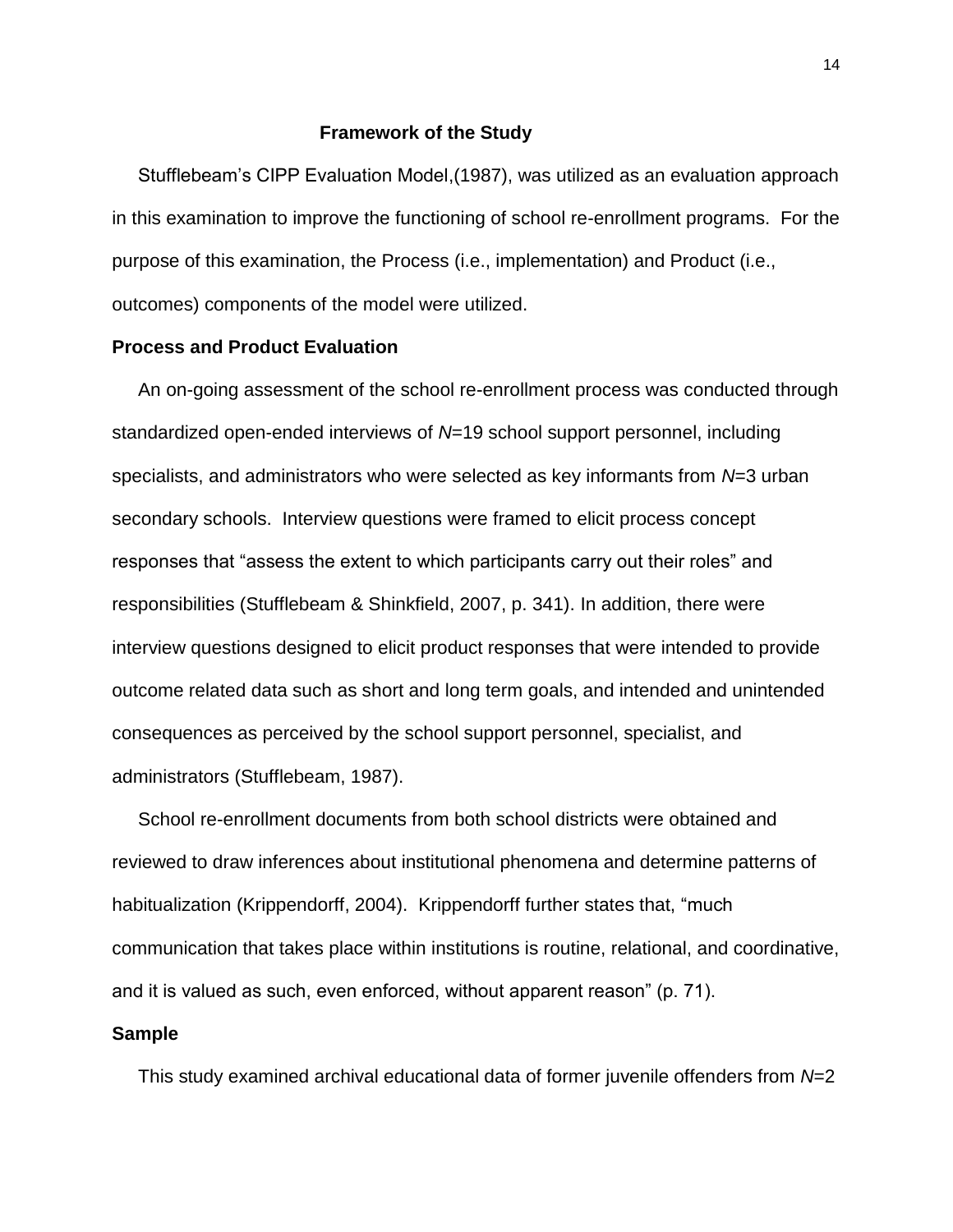urban school districts in Southern New England subject to the guidelines of The Family Educational Rights and Privacy Act (FERPA). The purpose of sampling former juvenile offenders was to enable this researcher to generalize from a sample of juvenile offenders re-enrolling into schools from grades 9 to 12 and carefully defining it to represent the variables of the population (Creswell & Piano Clark, 2007). With the approval of *N*=2 school superintendents, *N*= 578 computer generated educational data, (*n*=359 in school district 1, and *n*=219 in school district 2) were categorized, and coded into school district identification number, grade, gender, ethnicity, Individual education Plan (IEP), English proficiency, economically disadvantage status, successful school reenrollment, and school attendance combined for calendar years 2005 to 2010.

 Successful school re-enrollment defines coordinated post-release, appropriate support services, and a successful movement towards school re-entry. Also defined within the successful school re- enrollment model is youth are required to regularly attend school on time for the first 40 to 45 days with a minimum of five verifiable absences. A Sample Key and Coded Data at the end of study represents archival educational data defined in categories of former juvenile offenders re-enrolled in School Districts 1 and 2.

#### **Instrumentation**

 Standardized open-ended interviews (Pattern, 2002) were conducted with *N*=2 urban secondary special education directors who were also served as school transition facilitators, *N*=3 school vice principals, one which also served as the head of guidance, *N*=4 school social workers, *N*=6 guidance counselors, *N*=2 school psychologist, *N*=1 Diagnostic Prescriptive Teacher (DPT), and *N*=1 urban secondary school principal. The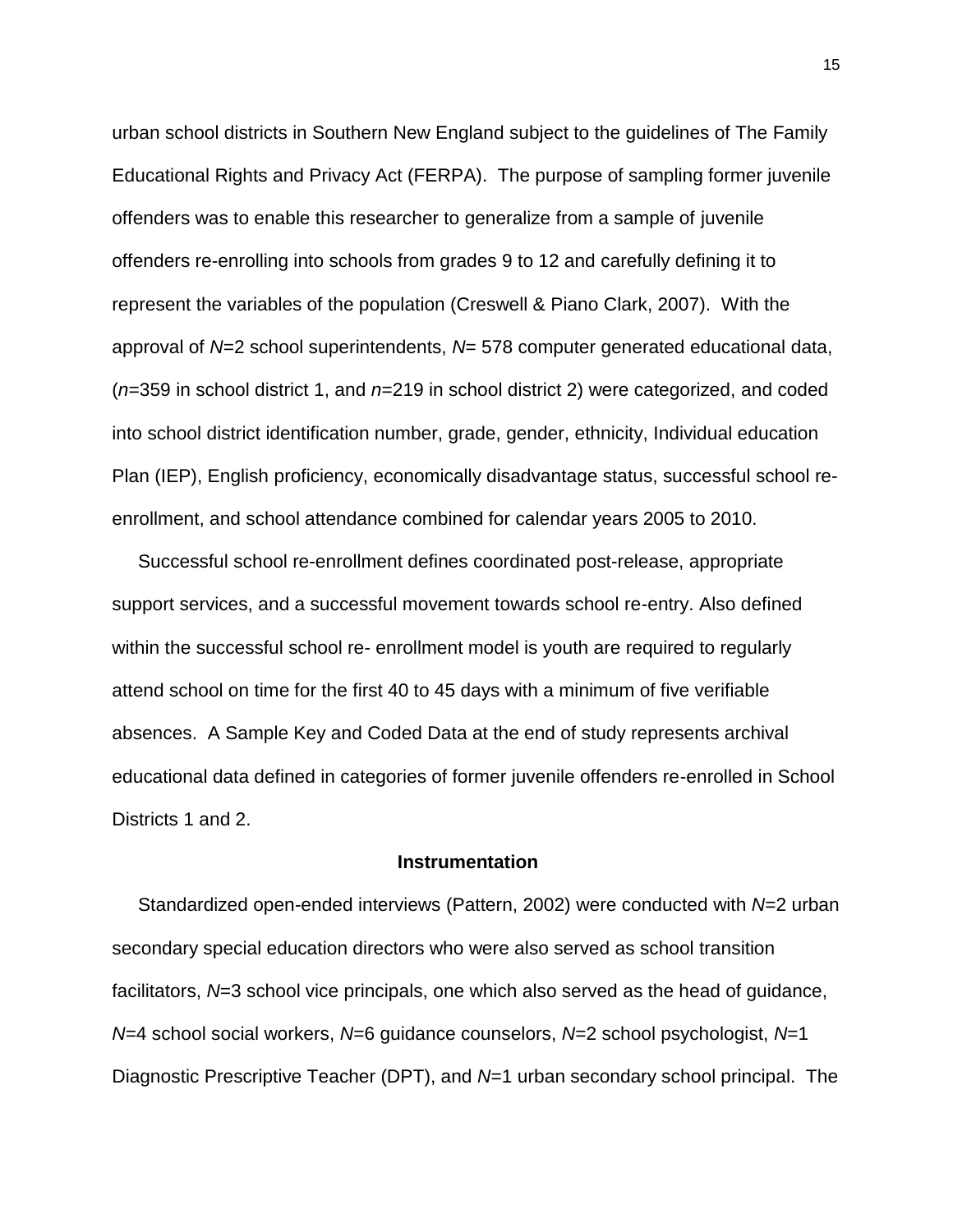standardized open-ended interviews were utilized so "respondents answer the same questions, thus increasing comparability of responses" (Patton, 2002, p. 349), and "the data obtained are thus systematic and thorough" (Gall, Gall, & Borg, 2007, p. 247). To ensure data reliability, member checking was utilized to give the interviewees the opportunity to review the transcriptions from audio recordings to correct errors and challenge perceived inaccurate interpretations (Cohen & Crabtree, 2006). The terminology from the transcripts of interviews were written down and analyzed to corroborate, cross- validate, or confirm emerging themes, patterns, ideas or concepts to converge data obtained from school re-enrollment documents and archival educational data (Mathison, 1988; Taylor-Powell & Renner, 2003).

#### **Institutional Documents**

 As a follow-up to the interviews, school re-enrollment documents from *N*=2 Southern New England urban schools districts were collected and reviewed. Both school district registration documents questions, regarding student registration information, were carefully constructed under certain legal conditions reflecting the legal constraints required under state and federal law (Krippendorff, 2004). Also, according to Patton, (2002) institutional documents in schools are pervasive and "are socially constructed realities that warrant study in their own right" (p. 498). The purpose of collecting school re-enrollment (registration forms) documents was to recognize the meanings to the texts, and to corroborate, confirm, cross-validate the data from archival educational data and interviews.

#### **Data Collection**

Archival educational data were collected from the State Education Agency (SEA) in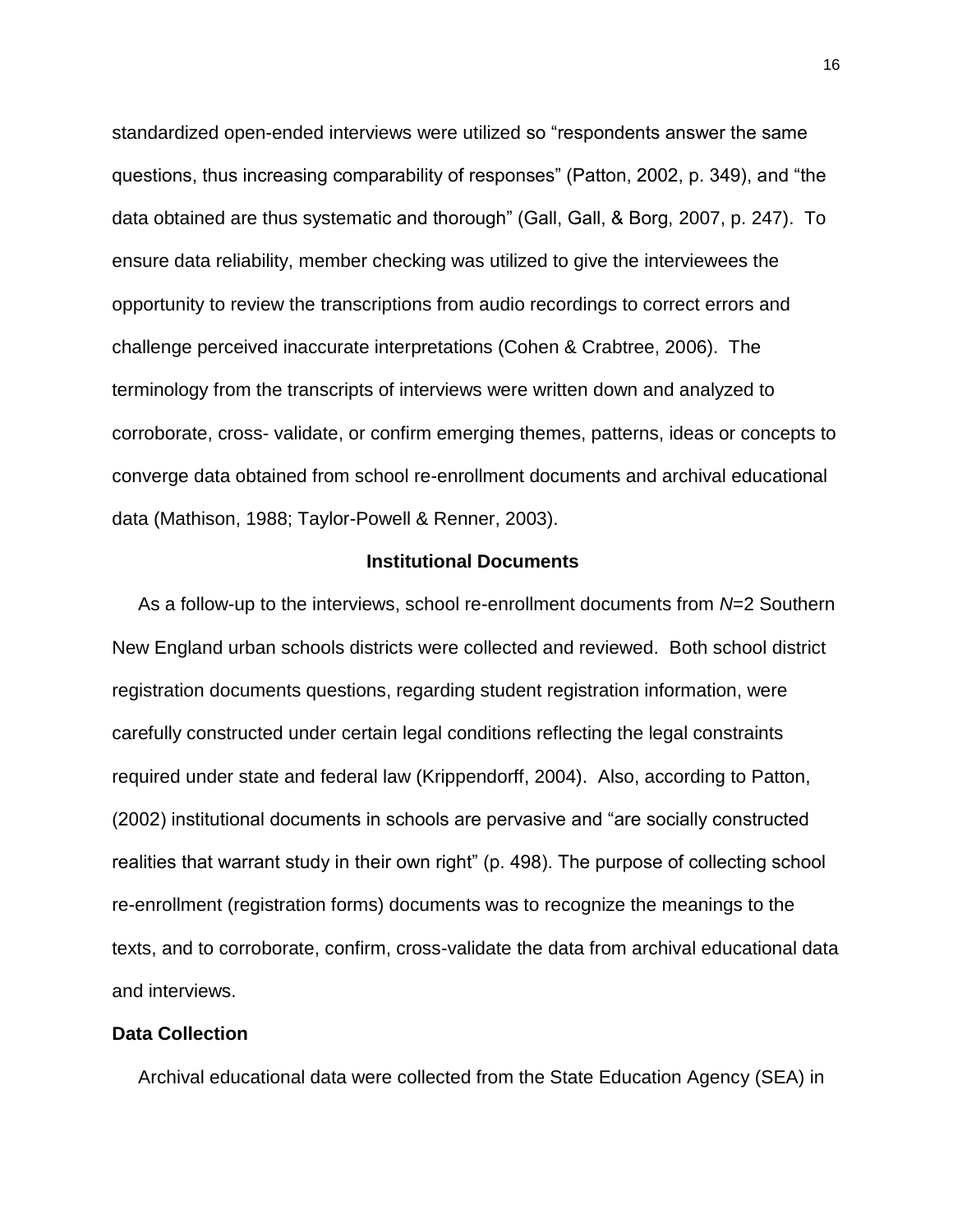Southern New England with the permission from the school districts superintendents in accordance with the Family Education Rights and Privacy Act (FERPA). Interviews with school vice principals, principal, school guidance counselors, special education directors, transition coordinators, school psychologists, a diagnostic prescriptive teacher, and school social workers were conducted in an office of each participant's school where they were assigned. The interview questions of key informants were designed and targeted towards individual perceptions and experiences of their school districts school re- enrollment process, personal policies, and organization outcomes (Yin, 2009). Each interview was recorded. Everything that was recorded or said was confidential to the study. After each interview was conducted the digital recorder was checked to ensure that there were no malfunctions and the interview was clear and precise for rigor and validity (Patton, 2002). During the interviews extensive detailed field notes were taken and checked to "uncover areas of ambiguity or uncertainty" (Patton, 2002, p. 383). After the interviews, a period of time was arranged to reflect upon the field notes to clarify, elaborate, and evaluate the observations and settings of each interview (Patton). Also, after each interview session, digital recordings were transferred to an audio compact disc (CD) so they could be transcribed to analyze the data for emerging themes, patterns, ideas, or concepts. Institutional school reenrollment (registration) documents were collected from each school district during and after interviews. During certain interviews the interviewee reflected upon the content of the documents to express or imply the operational meanings (Krippendorff, 2004).

#### **Data Analysis**

The archival education data addressed Research Question One. The Statistical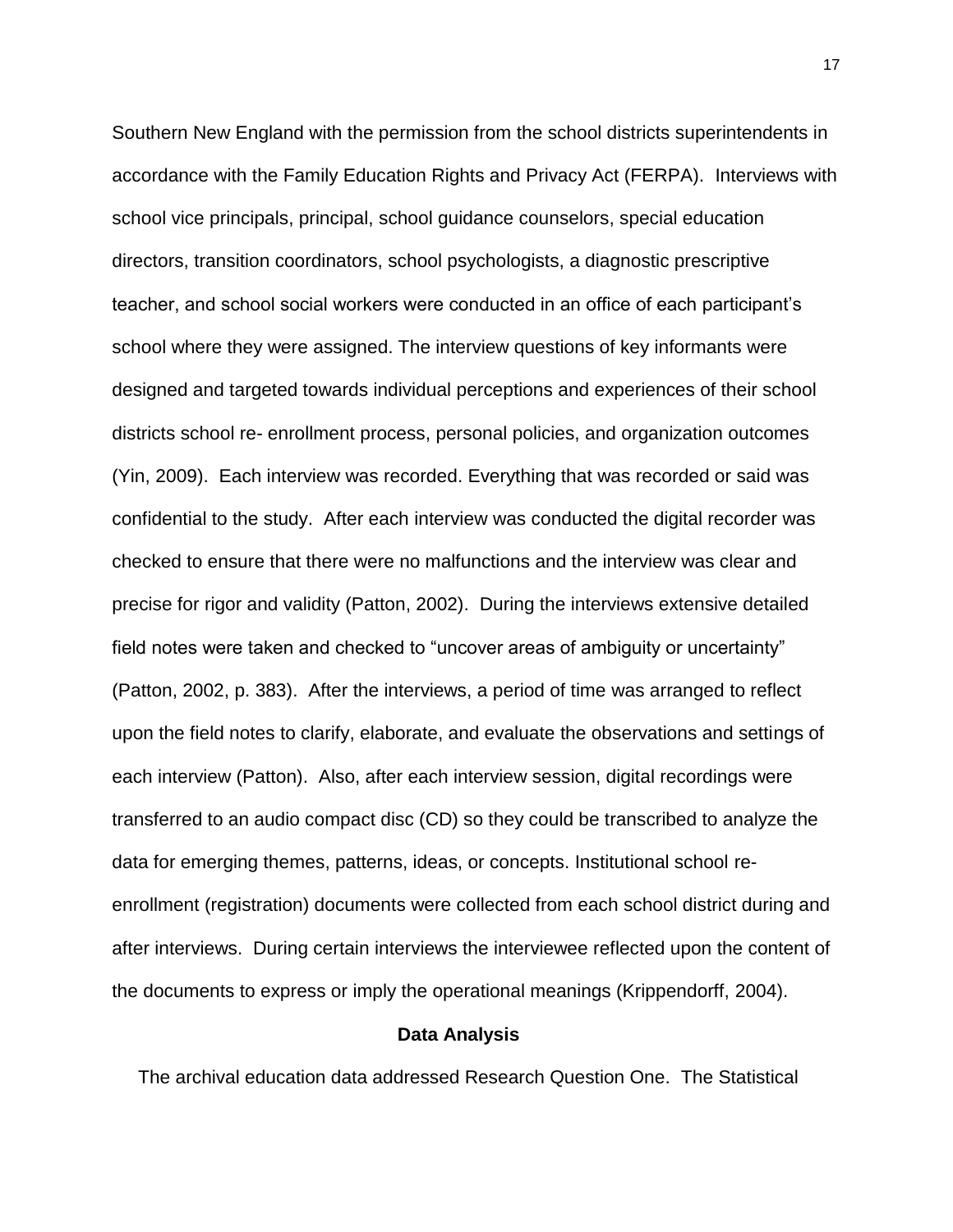Package for the Social Sciences (SPSS, 2011) software was utilized to analyze coded quantitative nominal education archival data. Prior to conducting the chi-square analyses, descriptive statistics (i,e., frequencies and percents) were analyzed for the data collected from school districts 1 and 2. Findings reported the relationships between nominal categories of school identification, grade, gender, ethnicity, disability [IEP], English proficiency, economic disadvantage status, and successful school reenrollment. Chi-square analysis was utilized to analyze whether there is a significant difference between the expected and observed cell frequencies in nominal categories when they were examined (Isaac & Michael, 2005).

 Analyzing interview data "involves identifying, coding, categorizing, classifying, and labeling the primary patterns in the data. This essentially means analyzing the core content of interviews and observations to determine what's significant" (Patton, 2002, p. 463). For this study, the hand-coding approach was used to group evidence and label ideas from interview transcripts and school re- enrollment documents, and categorize them to describe, compare, and interpret the findings(Creswell & Piano Clark, 2007).

#### **Results**

#### **Process Analysis**

 Both Southern New England school districts, and the child-service agencies that serve former juvenile offenders "evolved complex organizational patterns not always consistent across agencies" (Edgar et al., 1987, p. 254). Stufflebeam (1987) noted "a process evaluation provides information that can be used to guide the implementation of program strategies, procedures, and activities, as well as a means to identify successes and failures" (p. 25).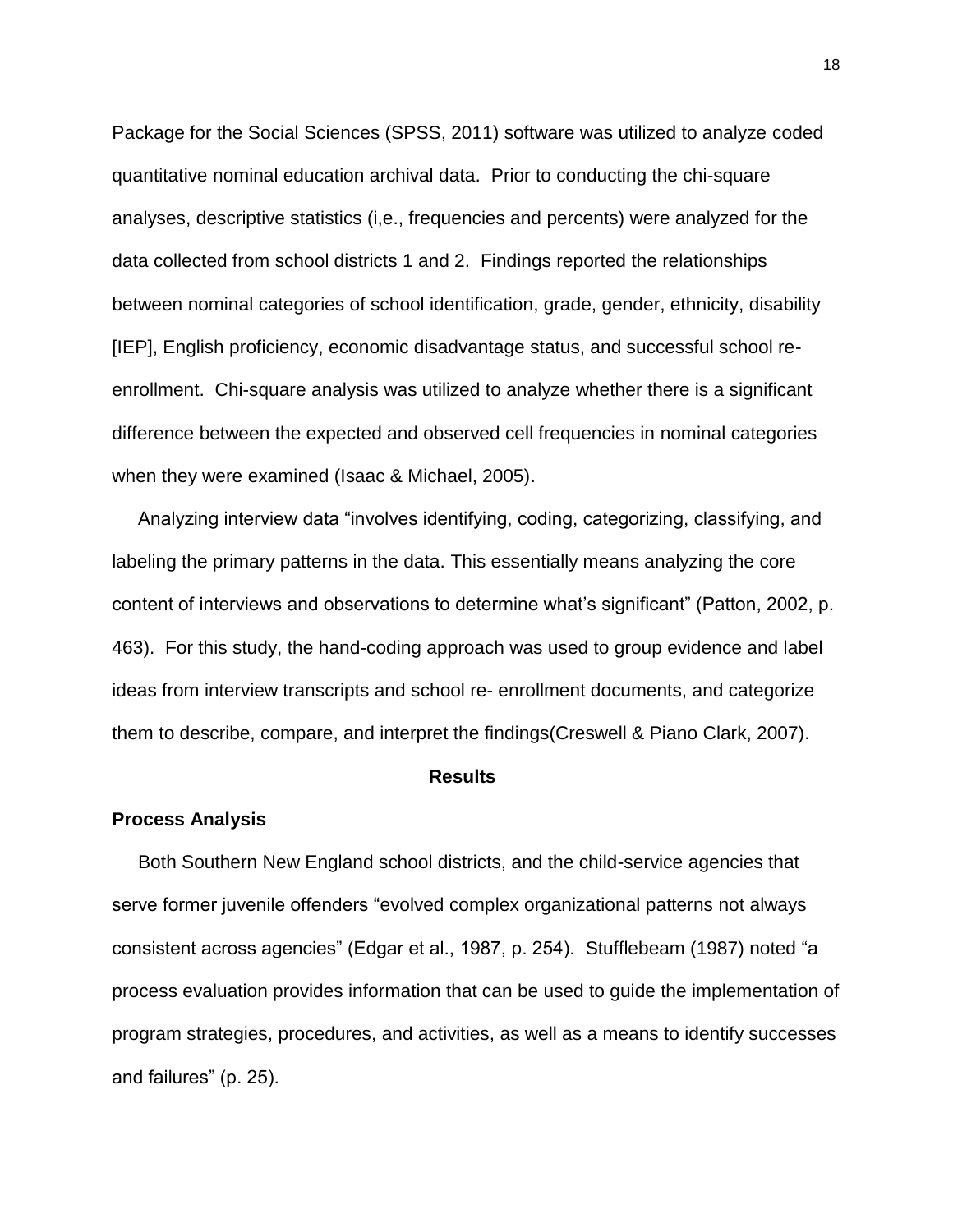In both urban school districts the *N*=19 standardized open-ended interviews revealed that there were no systematic re-enrollment procedures or practices comprehensive enough to effectively service former juvenile offenders with and without IEPs. Table 1 of the study shows that there are 65 percent of former juvenile offenders without an IEP compared to 35 percent with an IEP. In Table 2, the quantitative data analyzed utilizing chi-square theory indicated that for those former juvenile offenders who had an IEP, more than expected were successful, and fewer than expected were not successful. Also, for those that did not have an IEP fewer than expected were successful, and more than expected were not successful. This finding revealed a significant problem for atrisk youth without an IEP, since they were placed into a less structured environment within mainstream urban public school systems, which lack service supports that are mandated for former offenders with IEPs.

 Table 3 provided numbers and percentages of former juvenile offenders grade during re-enrollment, while in Table 4, utilizing chi-square theory, a relationship between grade level and success was most evident in grade 12, where more than expected grade 12 students were successful, while fewer grade 12 students were not successful. Further inspections of the adjusted residuals indicated that there were no significant differences found for grades 9, 10, and 11.

 Lastly, the numbers and percentages in Table 5 representing ethnicity, and the relationship between ethnicity and success in Table 6, utilizing chi-square theory, revealed that blacks, more than expected were successful re-enrolling into schools, and fewer than expected were not successful. The opposite was true for whites, where fewer were successful than expected, and more were not successful than expected.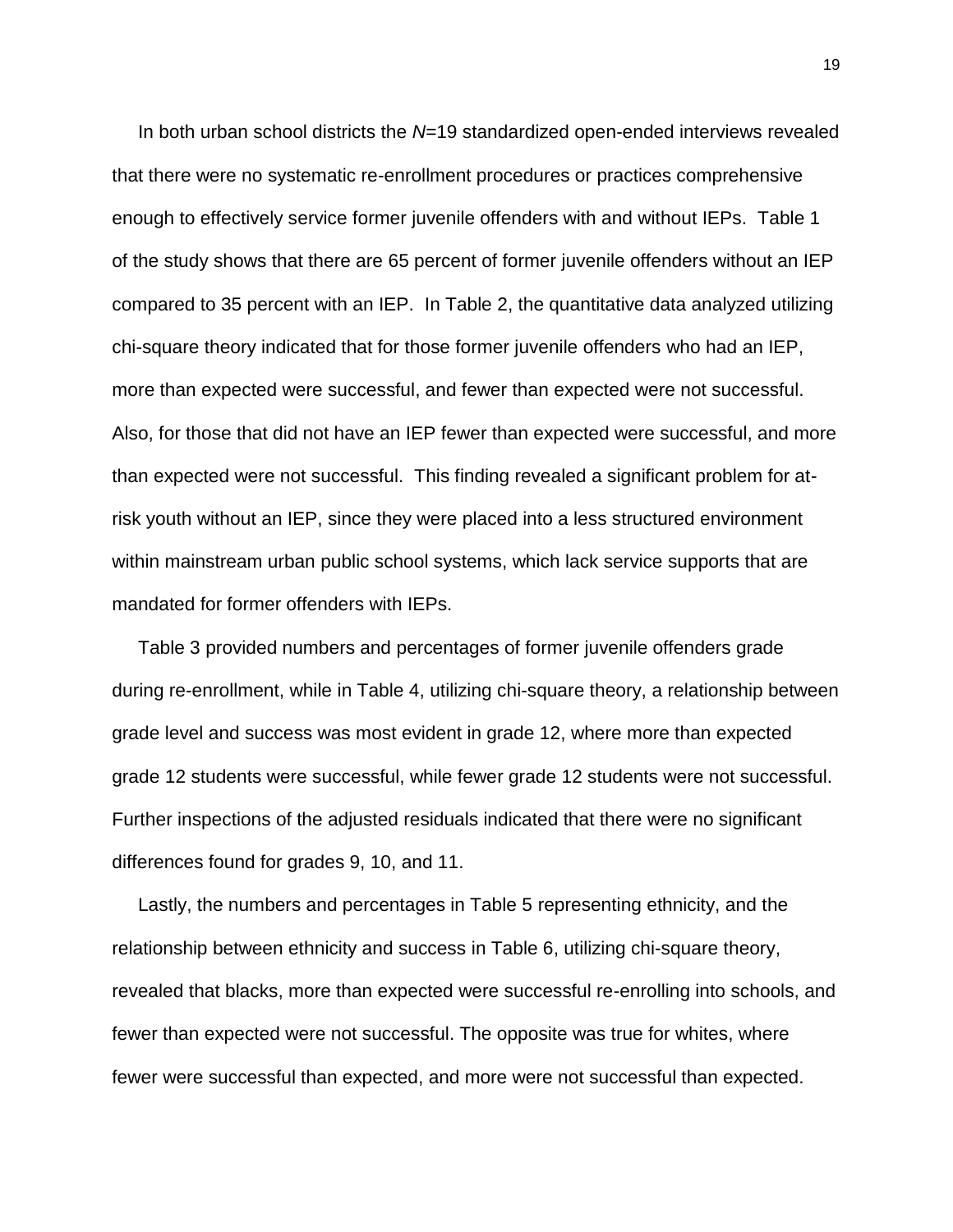(All tables are provided at the end of the study) Meeting the education needs of children with and without risk factors are becoming more and more prudent as we are faced with a growing population of students who are not meeting the educational outcomes of traditional school settings (Lehr, Tan, & Ysseldyke, 2008).

#### **Product Analysis**

 In school district 1 where Stufflebeam & Shinkfiled's (2007) product evaluation theory was examined, the Transition facilitator in school district 1could not provide any primary examples of positive educational outcomes other than her excellent relationship with the employees at the juvenile correctional agency that held many of her former students. She further noted that there was a lack of communication between out-of-district placements within her school district, known as group homes, where former offenders would register for school during the summer months when school was in recess, and then began violating traditional school rules thus creating problems during the beginning of school year. She further revealed that the court system failed to communicate with the school district by not inquiring about a former offender's academic progress or whether or not they had been truant, tardy, or committed school infractions that limited their learning.

 In school district 2 a guidance counselor revealed that when parents did not fill out the re-enrollment (registration) packet questions, she did not notify or probe the parent(s) or student to answer the required registration questions because she felt that she did not want to breach any confidentiality issues. She also was asked about what elements of the re-enrollment process was most effective, and she revealed that school transcripts, as well as school curriculums were not uniform throughout Southern New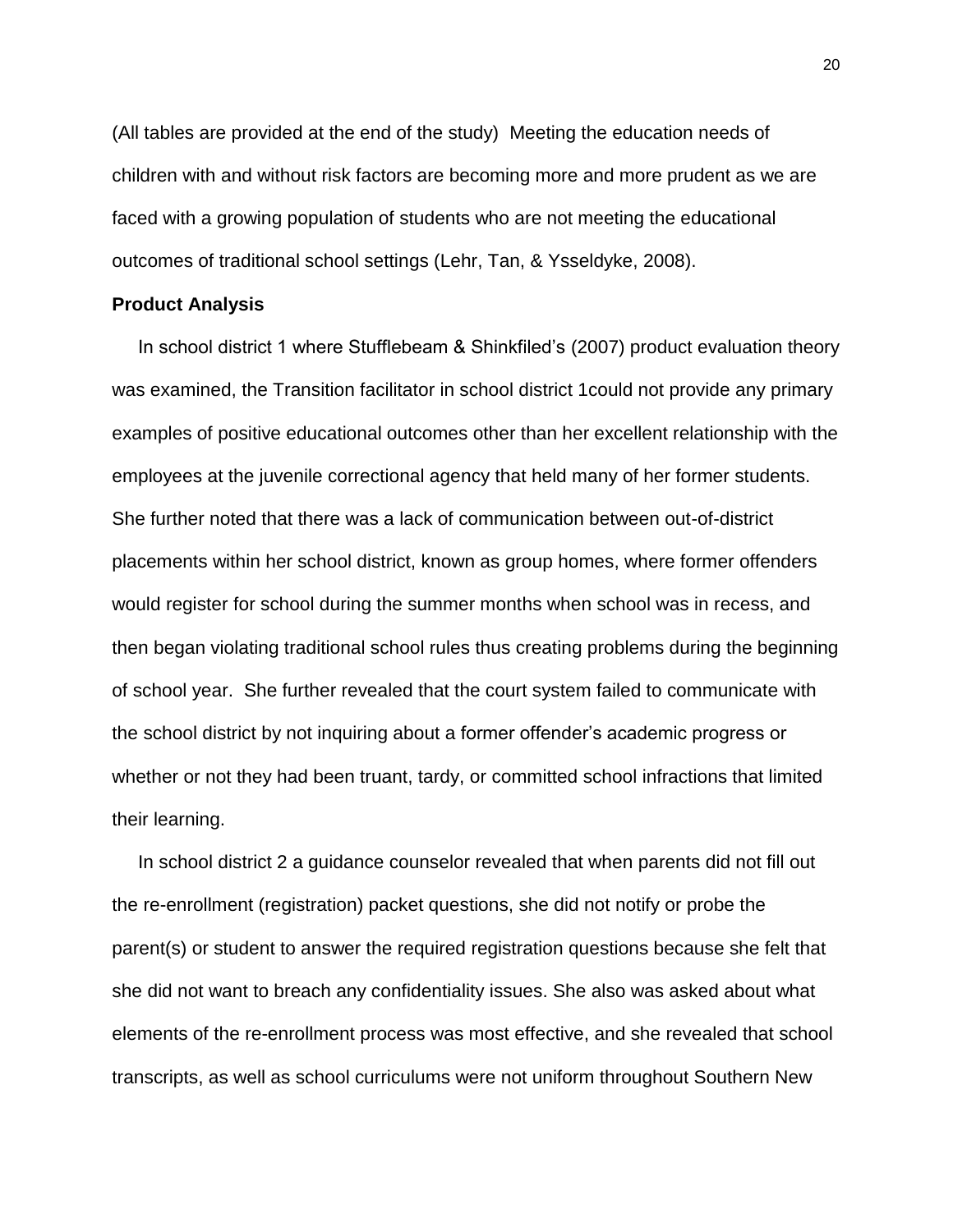England schools, which she considered obstacles for former offenders re-enrolling into different school systems. In addition, she believed that former offenders with and without special needs should begin in alternative learning programs first because they do not last in the tradition school settings.

 For the vast majority of children involved in the juvenile justice system, many of them "frequently face parent(s) who have given up on them, teachers and fellow students who fear them, and citizens who do not want them" to return to the community" (Ingersoll & LeBoeuf, 1997, p. 6). Unfortunately, the lack of social support and assistance, and parental behavior create very dangerous situations for children that hurt their chances for future success (Hashima & Amato, 1994; Ingersoll & LeBoeuf, 1997). As a result of family issues, former offenders create problems for school administrators, engage in delinquent behavior, become habitually truant from school, experience school failure, drop out of school, and become involved in the juvenile justice system (Ingersoll & LeBoeuf, 1997). In addition, more than two-thirds of youths released from secured juvenile settings do not return to school, and the prevalence of learning among former offenders with emotional and behavioral disabilities is three to five times higher than the general population of youth in court-ordered placement (Maryland Department of Juvenile Services, 2008).

#### **Re-enrollment Documents**

 The purpose for collecting and examining school re-enrollment (registration) documents was to recognize the meanings of the texts, and determine whether or not they were significant similarities or differences with respect to potential positive or negative outcomes. Both school districts school re-enrollment (registration) documents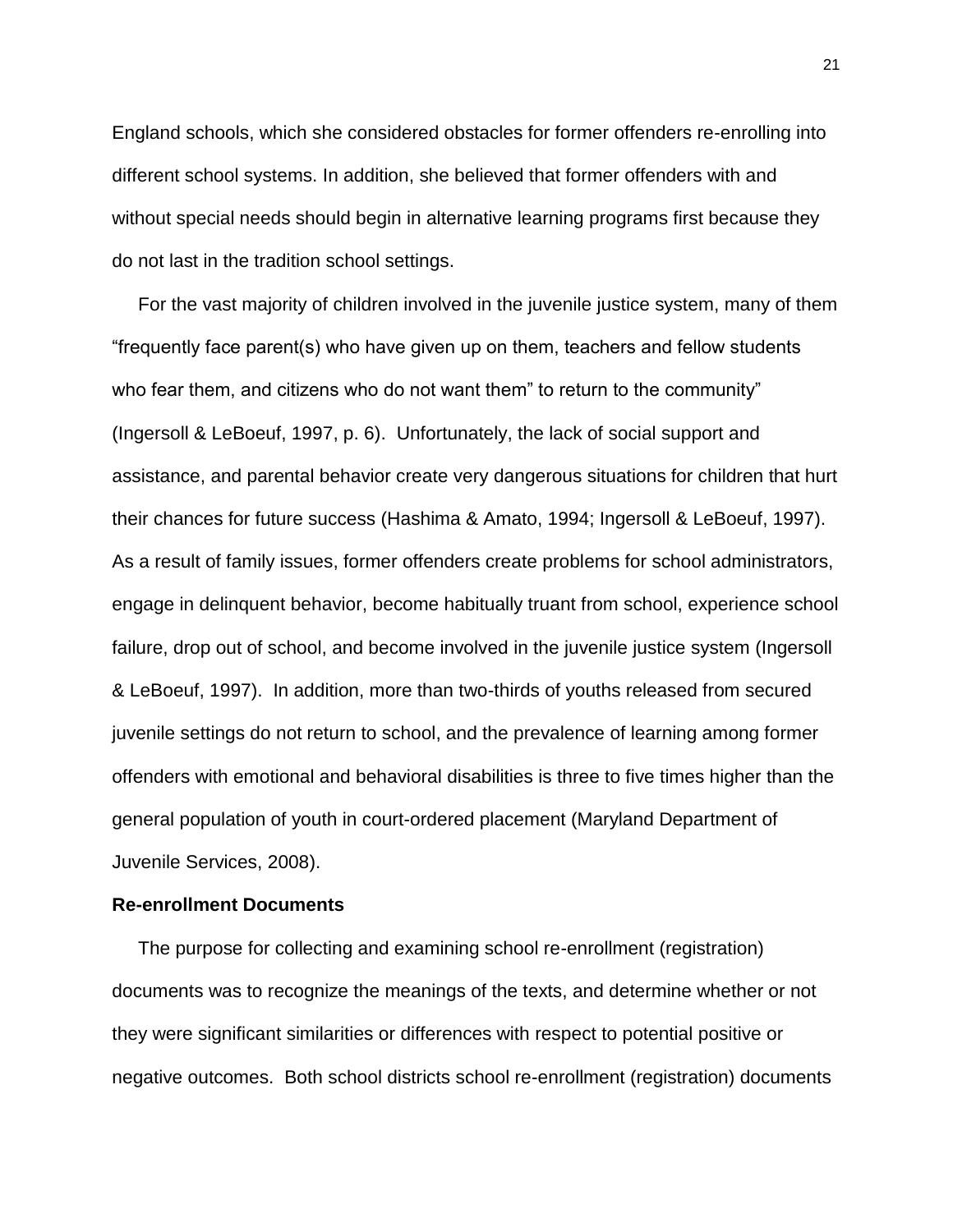were very similar and were utilized to gather essential data to re-enroll or enroll all youth. However, even though all re-enrollment documents were basically specific enough to gather data to make logical decisions, they should have been utilized systematically, especially for former juvenile offenders.

 In addition, developing and implementing a comprehensive systematic approach to gather school re-enrollment data on former offenders, leads to school and agency coordination, adequate transition planning, retrieval and transfer of educational records and sufficient follow-up and sustained support after enrollment (Maryland Department of Juvenile Services, 2008).

#### **Conclusions**

 The major factors that impede successful school re-enrollment are interagency fragmentation, lack of coordination, collaboration, communication, training, and data sharing capabilities. These factors often cause child welfare, mental health, juvenile justice agencies, education systems, and families to lack the pertinent information that increases the likelihood that former juvenile offenders successfully transition into mainstream schools and graduate (Gonsoulin & Read, 2011). Without these essential procedures in place, former offenders become frustrated with school, dropout, and more likely than not, re-offend, and return to confined structured environments (Leone & Weinberg, 2010).

 Existing school re-enrollment procedures in both urban secondary Southern New England school districts of former offenders with and without disabilities must be redesigned so they yield positive, academic, social, and behavioral outcomes to reduce recidivism rates (Stephens & Arnette, 2000). Also, it is fiscally more prudent to re-enroll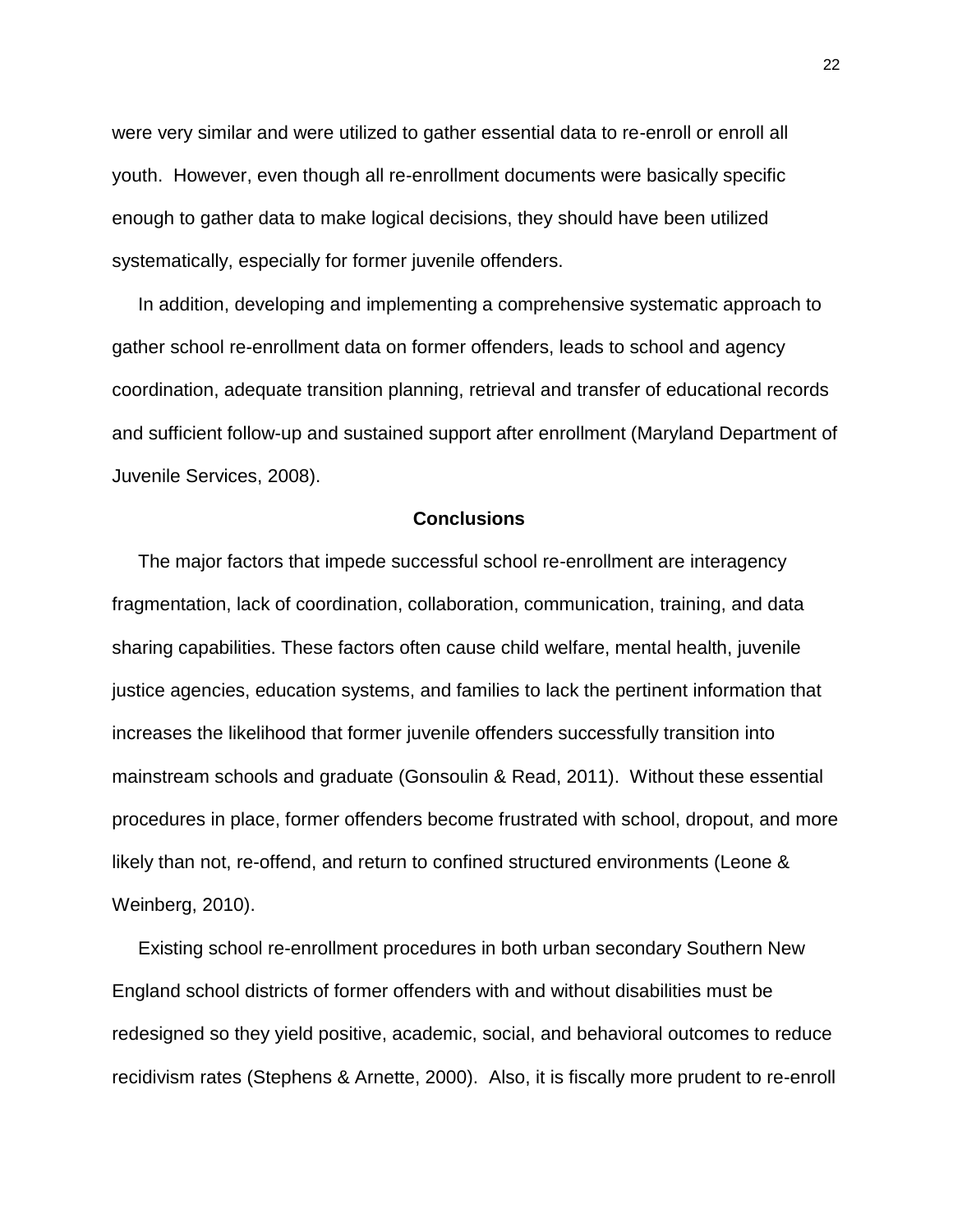former offenders into mainstream public schools or alternative programs, since it costs 88,000 dollars annually to incarcerate one individual, compared to slightly more than 10,000 dollars to educate one individual (Justice Policy Institute, 2009; R.C. Wood & Associates, 2006).

#### **Educational Implications of Results and Conclusions**

 Unfortunately, schools and service agencies that fail to provide academic, social, and family service programs jeopardize successful school and community integration the first few months after release, which is critical for young offenders, because they are without structure, supervision, and support of court-placement settings when they reenroll to school (Chung, Schubert, & Mulvey, 2007).

 The process of moving and eventually returning youth to the community poses formidable challenges for the juvenile justice system and its services providers, namely alternative schools and programs and public schools (Chung et al., 2007).

In accordance with this study, re-enrollment services must enable interagency

coordination, communication and collaboration by:

- 1. developing integrated data systems that link school districts, child- service agencies, and juvenile justice systems to share data within the guidelines of the Family Educational Rights and Privacy Act (FERPA) that acts in the best interest of all former juvenile offenders with and without special needs (Hartigan, 2011);
- 2. develop and establish a memorandum of understanding (MOU) between school districts, child-service agencies, and juvenile justice systems that verifies agreed-upon arrangement of policies, procedures, and agency responsibilities; MOUs should include, purpose, authority, roles and responsibilities, shared funding and cost, penalties for improper data and information sharing, and training (Gonsoulin & Read, 2011, p. 2);
- 3. develop and establish cross-agency training and/or professional development forums that focus on safety, special education rights and laws, educational transition needs, positive youth development strategies that facilitate family and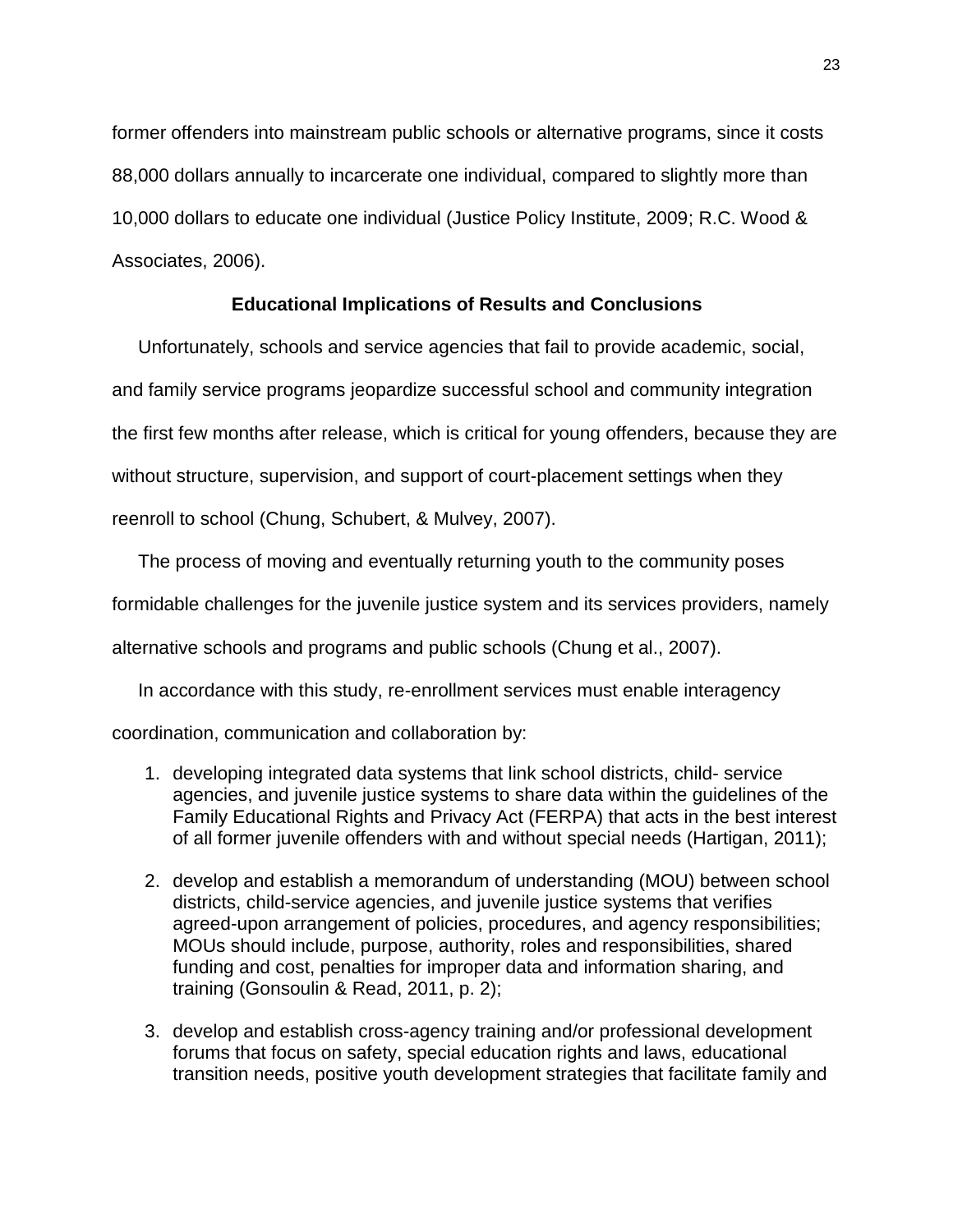youth-driven care, and data gathering and analysis (Gonsoulin & Read, 2011, p.  $7);$ 

4. develop Community Transition schools (CTS) within a geographical area where high percentages of delinquency rates occur.

### **REFERENCES**

Armstrong, T. L., & Altschuler, D. M. (1997). Reintegrating juvenile offenders into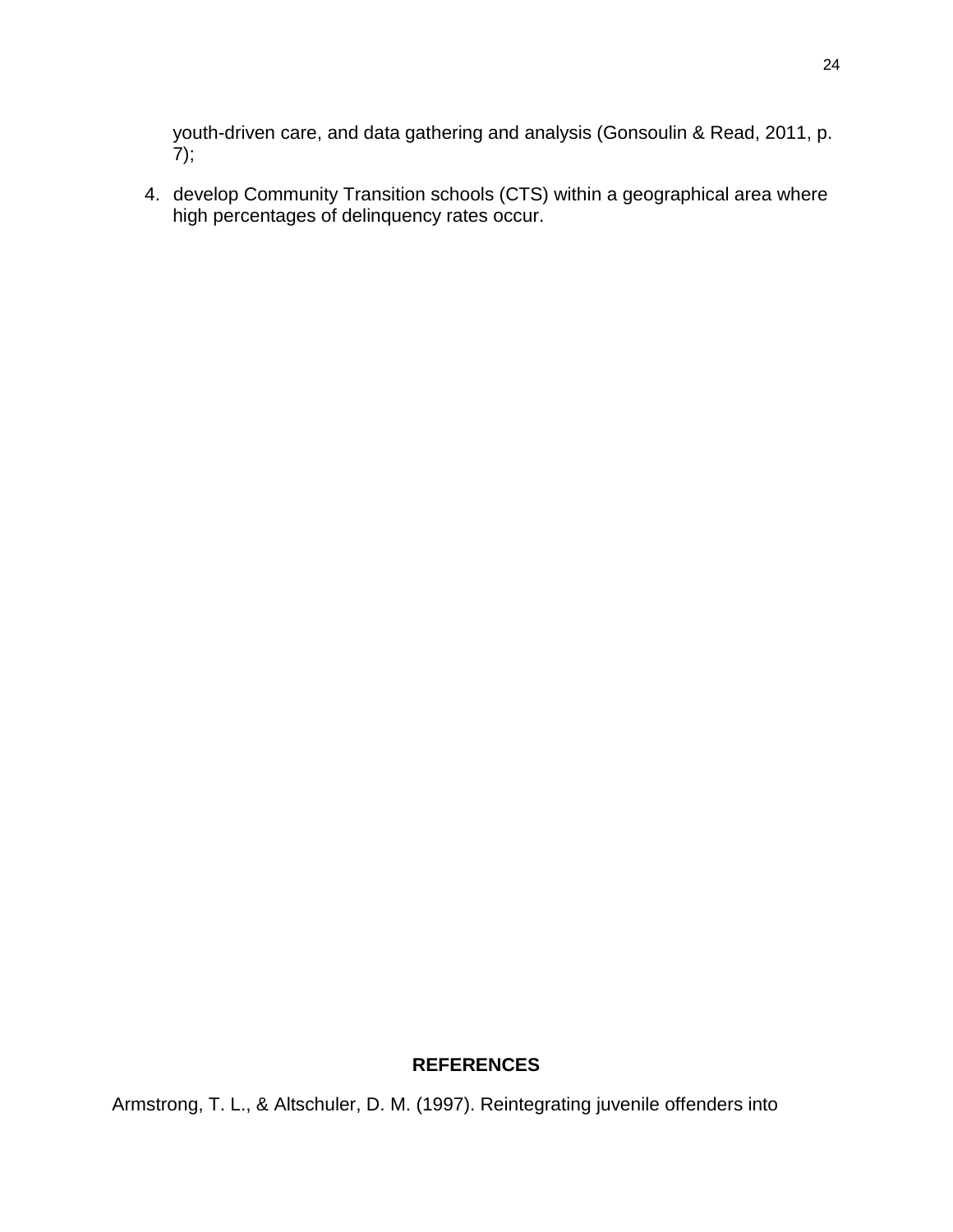schools. *School Safety, 25,* 25-31.

- Bullis, M., & Yovanoff, P. (2004). The importance of getting started right: Further examination of the facility-to-community transition of formally incarcerated youth. *The Journal of Special Education, 38*(2), 80-94.
- Chung, H., Schubert, C., & Mulvey, E. (2007). An empirical portrait of community reentry among serious juvenile offenders in two metropolitan cities. *Criminal Justice and Behavior, 34,* 1402-1426. doi:10.1177/0093854807307170.
- Christle, C. A., Jolivette, K., & Nelson, C. M. (2005). Breaking the school to prison pipeline: Identifying school risk and protective factors for youth delinquency. *Exceptionality, 13(2),* 69-88.
- Cohen, D., & Crabtree, B. (2006). *Qualitative research guidelines project.* Retrieved from http://qualres.org/HomeMemb-3696.html.
- Crabtree, R., K. (n.d.). *Discipline: Suspensions, expulsions & IEPs.* Retrieved from www.wrightslaw.com/info/disciple.suspend.crabtree.htm.
- Creswell, J. (2003). *Research design: Qualitative, quantitative, and mixed method approaches.* Thousand Oaks, CA: Sage Publications.
- Creswell, J. W., & Plano Clark, V. L. (2007). *Designing and conducting mixed methods research.* Thousand Oaks, CA: Sage Publications.
- De La Rosa, D. A. (1998). Why alternative education works. *High School Journal, 81*(4), 268. Retrieved from EBSCOhost.
- Eber, L. Nelson, M. C., & Miles, P. (1997). School-based wraparound for students with emotional and behavioral challenges. *Exceptional Children, 63*(4), 539-555.
- Edgar, E. B., Webb, S. L., & Maddox, M. (1987). Issues in transition: Transfer of youth from correctional facilities to public schools. In C.M. Nelson, R. B. Rutherford, & B.I. Wolford (Eds.), *Special education in the criminal justice system* (pp. 251-274). Columbus, OH: Merrill Publishing Company.
- Farkas, S., Johnson, J., & Duffett. (2003). *Rolling up their sleeves. Superintendents and principals talk about what's needed to fix public schools.* A report from the Public Agenda for the Wallace Foundation. Retrieved from http:// www.wallacefoundation.org/knowledge-center/schoolleadership/district-policy-and-practice/Documents/Rolling-Up-Their-Sleeves-Whats-Needed-to-Fix-Public-Schools.pdf.
- Foley, R. M., & Pang, L., (2006). Alternative education programs: Program and student characteristics. *The High School Journal, 89*(3), 10-21.
- Gall, M. D., Gall, J. G., & Borg, W. R. (2007). *Educational research: An introduction*.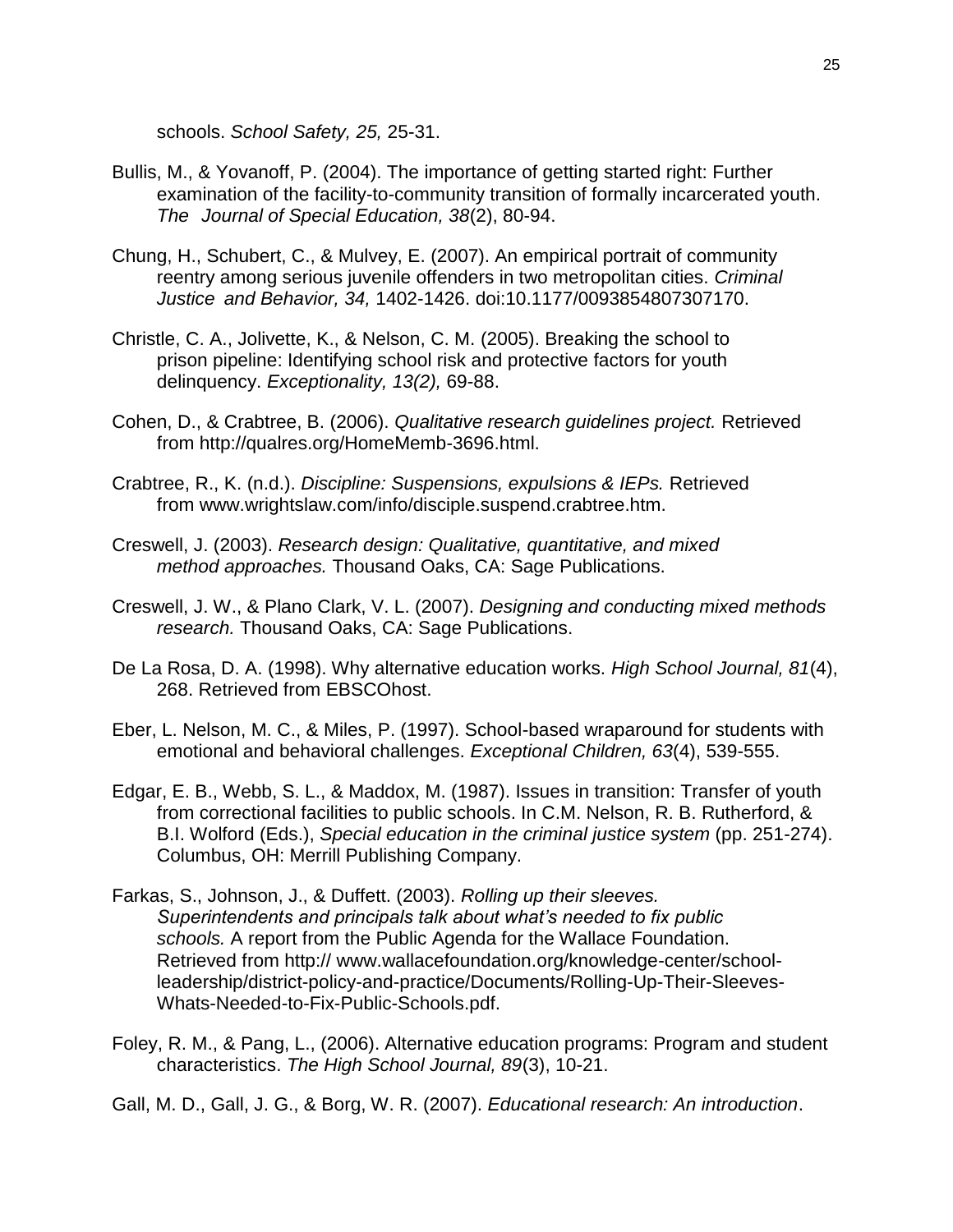(8th ed.). Boston, MA: Pearson Education.

- Gonsoulin, S., & Read, N.W. (2011). *Improving educational outcomes for youth in the juvenile justice and child welfare systems through interagency communication and coordination.* National evaluation and technical assistance center for children and youth who are neglected, delinquent, or at-risk (NDTAC). Washington, DC.
- Gottfredson, G. D., Gottfredson, D.C., Czeh, E. R., Cantor, D., Crosse, S. B., & Hantman, I. (2004). Towards safe and orderly schools: The national study of delinquency prevention in schools [Research brief]. *National Institute of Justice,* 1-14.
- Hagner, D., Malloy, J. M., Mazzone, M. W., & Cormier, G. M. (2008). Youth with disabilities in the criminal justice system: Considerations for transition and rehabilitation planning. *Journal of Emotional Behavioral Disorders, 16*(4), 240-247. doi: 1177/1063426608316019.
- Hartigan, P. (2011). Integrated data systems link schools and communities. *Harvard Education Letter, 27*(4), 1-3.
- Hashima, P. Y., & Amato, P. R. (1994). Poverty, social support, and parental behavior. *Child Development, 65*(2), 394-403.
- Ingersoll, S., & LeBoeuf, D. (1997). Reaching out to youth out of the education mainstream. *Office of Juvenile Justice and Delinquency Prevention* (OJJDP).
- Isaac, S., & Michael, W. B. (1995). *Handbook in research and evaluation: For education and the behavioral sciences* (3rd ed.). San Diego, CA: Educational and Industrial Testing Services (EDITS).
- Jenson, E. (2009). *Teaching with poverty in mind: What being poor does to kids' brains and what schools can do about it.* Alexandria, Virginia: Association for Supervision and Curricular Development (ASCD).
- Justice Policy Institute. (2009). *The cost of confinement: Why good juvenile justice policies make good fiscal sense.* Retrieved from www.justicepolicy. org/images/upload/09\_05REP\_CostsofConfinement\_JJ\_PS.pdf.
- Klehr, D., G. (2009). *Addressing the unintended consequences of No Child Left Behind and zero tolerance: Better strategies for safe schools and successful students.* Symposium issue. Retrieved from http://0-www.lexisnexis. com.helin.uri.edu/Inacui2api/delivery/Pri...e&docRange=Current+Document+% 282%29&estPage=31&delFmt=QDS\_EF\_HTML.
- Krippendorff, K. (2004). *Content analysis: An introduction to its methodology.*  (2nd ed.). Thousand Oaks, CA: Sage Publications.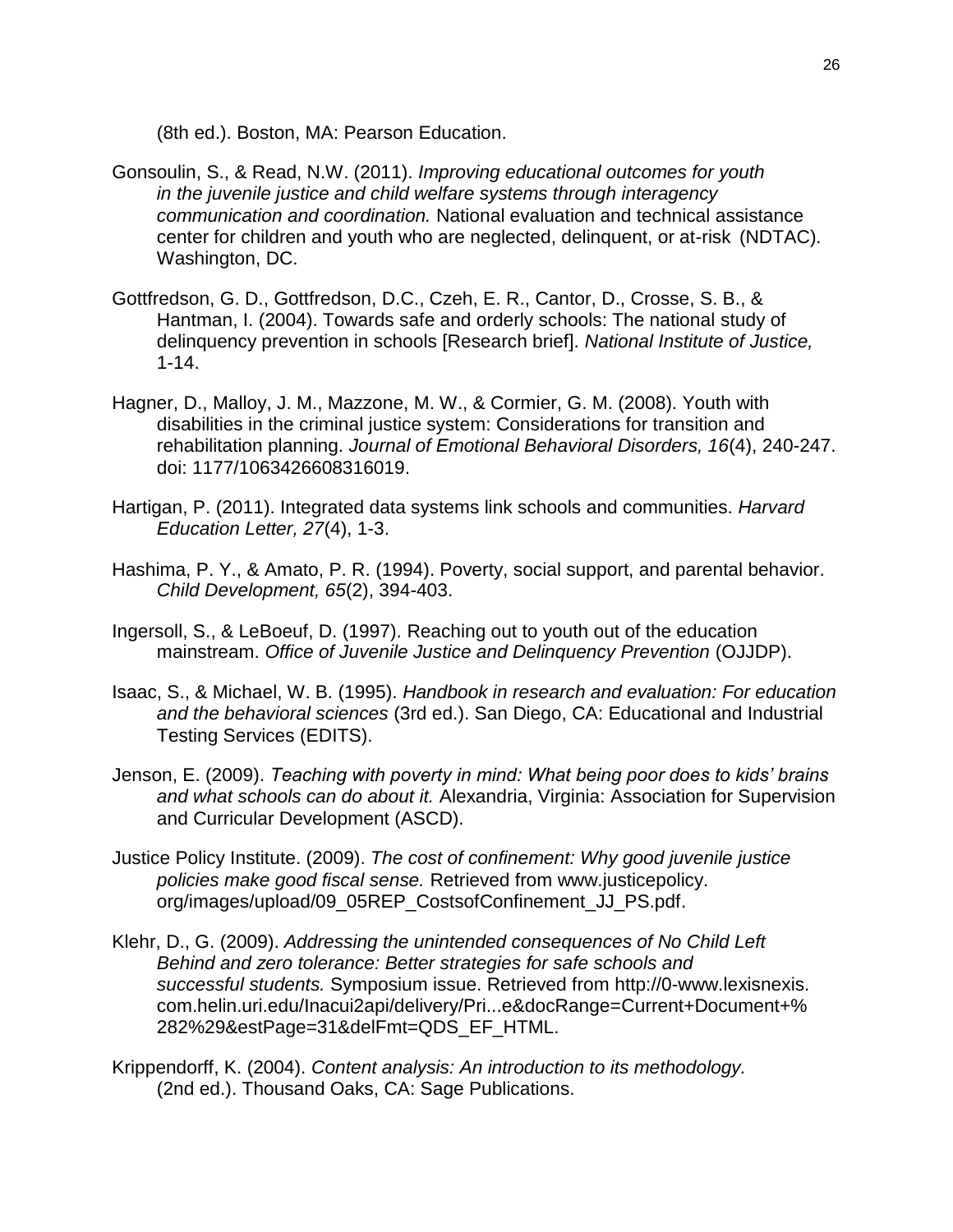- Lehr, C. A., Tan, C. S., & Ysseldyke. (2008). Alternative schools: A synthesis of statelevel policy and research. *Remedial and Special Education, No. 30.* doi: 10.1177/0741932508315645.
- Leone, P., & Weinberg, L. (2010). Addressing the unmet needs of children and youth in the juvenile justice and child welfare systems. *Center for Juvenile Justice Reform.* Retrieved from http://cjjr.georgetown.edu/pdfs/ed/ endpaper.pdf.
- Lippman, L., Burns, S., & McArthur, E. (1996). *Urban schools: The challenge of location and poverty.* Retrieved from http://nces.ed.gov/pubs/96184all.pdf.
- Maryland Department of Juvenile Services. (2008). *Reach out: School matters.* DHR, DJS, and GOC Bi-annual providers' forum presented by the Department of Juvenile Services and the Baltimore County Schools on Best Practices in school re-entry for youth in state. Retrieved from http://www.djs.maryland.gov/recent\_ events/10-30-08djs-dhr-bi-annual- provider-forum/10-30-08djs-dhr-forum.html.

Mathison, S. (1988). Why triangulate? *Educational Researcher, 17*(2), 13-17.

- Matvya, J., Lever, N.A., & Boyle, R. (2006). *School reentry of juvenile offenders.* Center for school mental health analysis and action, department of psychiatry, University of Maryland School of Medicine. Baltimore MD.
- McKinney, S., E.,Fenner, C., Frazier, W., & Abrams, L. (2006). Responding to the needs of at-risk students in poverty. Retrieved from www.usca.edu/ essays/vol172006/mckinney.pdf.
- Nellis, A., & Wayman, R. H. (2009). Back on track: Supporting youth reentry from out-ofhome placement to the community (Issue Brief). *The Youth Reentry Task Force*, Washington, D.C. Retrieved from http://www.sentencingproject.org/doc/ publications/CC\_youthreentryfall09report.pdf.
- Patton, M. Q. (2002). *Qualitative research & evaluation methods* (3rd ed.). Thousand Oaks, CA: Sage Publications.
- Payne, R. K., & Slocum, P. D. (2011). *Boys in poverty: A framework for understanding dropout.* Bloomington, IN: Solution Tree Press.
- Rapp, J. A., Stephens, R. D., & Clontz. (1989). *The need to know juvenile record sharing.* National School Safety center: A partnership of Pepperdine University and the United States Departments of Justice and Education.
- R.C. Wood & Associates. (2006). *Joint committee to establish a permanent education foundation aid formula for Rhode Island. Executive Summary.* Retrieved from http://www.rilin.state.ri.us/documents/riefa.doc.

Rhode Island KIDS COUNT. (2011). In *Rhode Island Kids Count fact book*. Retrieved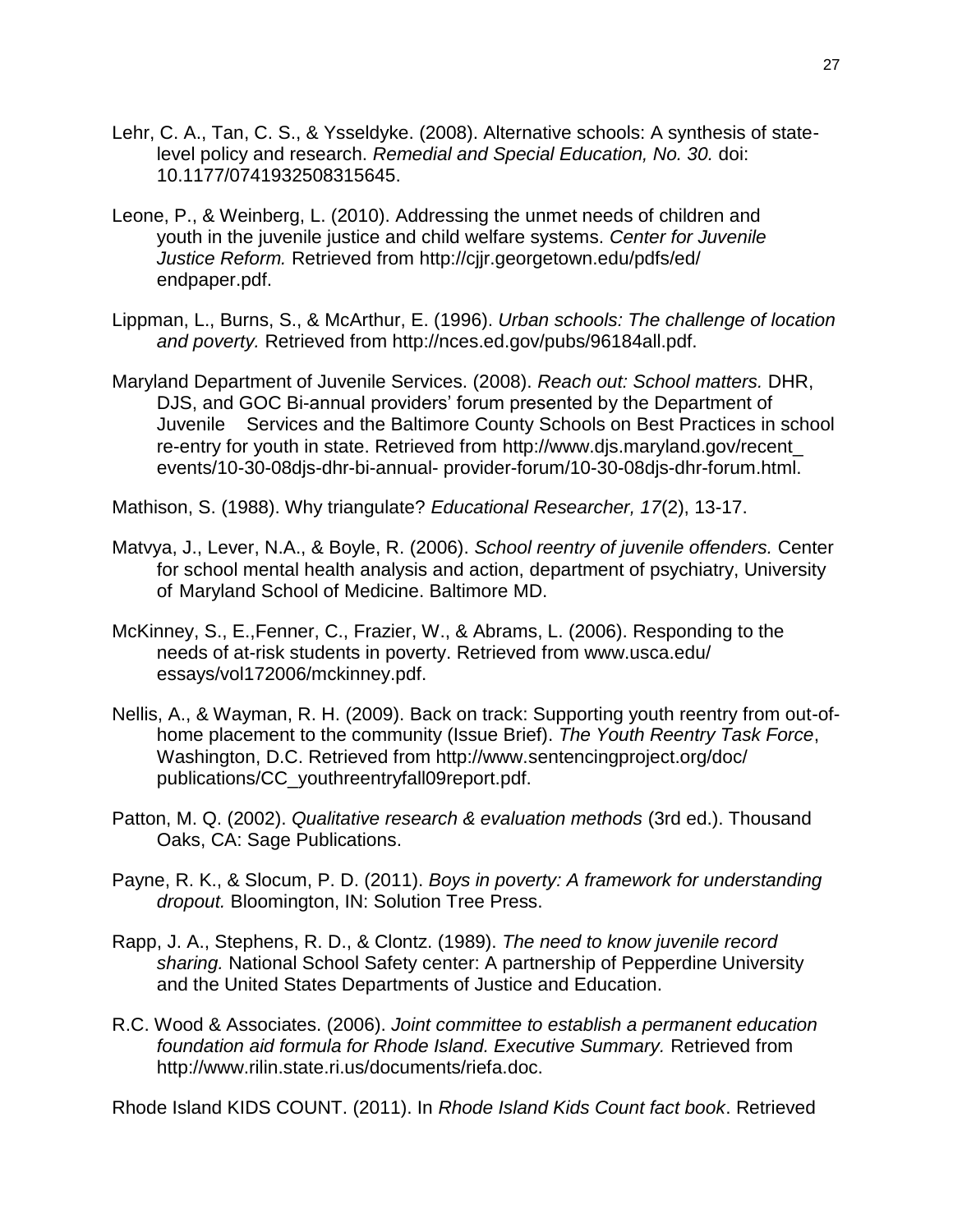from http://www.rikidscount.org/matriarch/documents/2011%20Data%20Book% 20release\_FINAL%281%29.pdf.

- Sinclair, M. F., Christenson, S. L., & Thurlow, M. L. (2005). Promoting school completion of urban secondary youth with emotional or behavioral disabilities. *Exceptional Children, 71*(4), 465-482.
- Smedley, M., Levinson, E. M., Barker, W. F., & DeAngelis, D. L. (2003). Differences in career maturity among adjudicated and nonadjudicated male students with and without disabilities. *Journal of Employment Counseling 40*, 108-122.
- SPSS (2011). Statistical Package for the Social Sciences [Computer software]. Chicago, IL: McGraw-Hill.
- Stephens, R. D. & Arnette, J. L. (2000). From the courthouse to the schoolhouse: Making successful transitions. Retrieved from http://www.ncjrs.gov/pdfiles1/ ojjdp/178900.pdf.
- Stufflebeam, D. L. (1987). The CIPP Model for program evaluation. In G.F. Madus et al., (Eds). *Evaluation models: Viewpoints on educational and human services evaluation.* Boston, MA: Kluwer-Nijhoff Publishing.
- Stufflebeam, D. L., & Shinkfield, A. J. (2007). *Evaluation, theory, models, and applications.* San Francisco, CA: Jossey-Bass.
- Taylor-Powell, E., & Renner, M. (2003). *Analyzing qualitative data.* Retrieved from learningstore.uwex.edu/assets/pdfs/g3658-12.pdf.
- The Annie E. Casey Foundation. (2011). *America's children, America's challenge: Promoting opportunity for the next generation.*[State profiles of child well-being, 2011 KIDS COUNT data book]. Retrieved from http://datacenter.kidscount.org/ databook/ 2011/OnlineBooks/2011KCDB\_FINAL.pdf.
- University of Massachusetts Donahue Institute. (2008). *Implementation, impacts, and strategic considerations for the Department of Youth Services Education Initiative: Evaluation of the Department of Youth Services education initiative* [Final report]. Retrieved from http//:www.mass.gov/Eeohhs2/docs/dys/educat\_initiative\_exec summary.pdf.
- Waugh, R. (2005). *A summary of best practice in school reentry for incarcerated youth returning home.* Retrieved from http://www.neglected-delinquent.org/nd/ resources/articles/articlesummary200501a.asp.
- Whitney-Thomas, J., & Moloney, M. (2001). Who I am and what I want: Adolescents' self-definition and struggles. *Exceptional Children, 67*(3), 375-389.
- Yin, R. K. (2009). *Case study research design and methods*. (4th ed.). Thousand Oaks, CA: Sage Publications.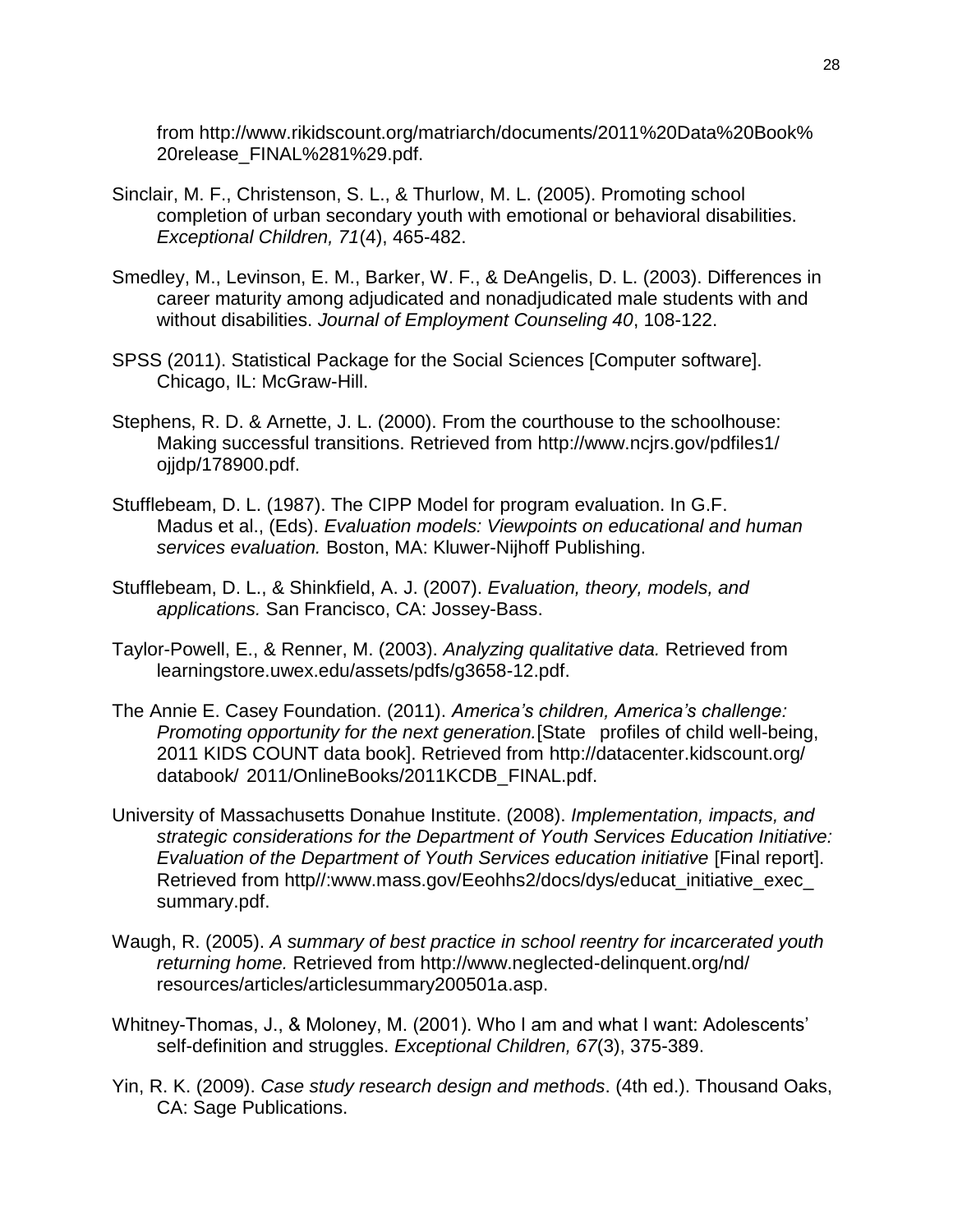*Number and Percentage of Former Juvenile Offenders with an IEP*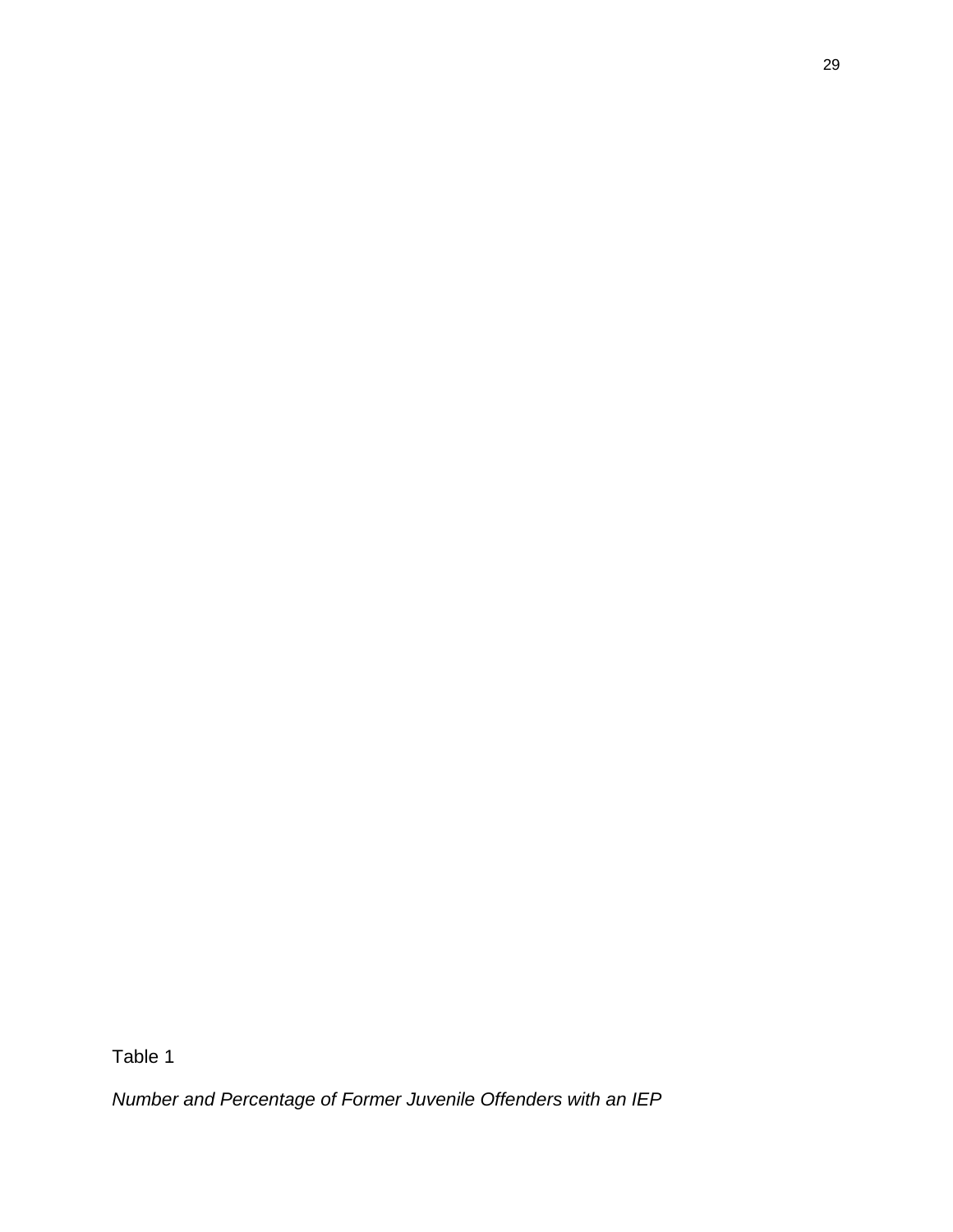| <b>IEP</b> | <b>Number</b>                                        | Percentage |
|------------|------------------------------------------------------|------------|
|            |                                                      |            |
| Yes        | 201                                                  | 35         |
| <b>No</b>  | 377                                                  | 65         |
|            |                                                      |            |
| Total      | 578                                                  | 100        |
|            | Note. IEP is defined as Individual Education Program |            |

### *Relationship between Individual Education Programs and Success*

| <b>IEP</b> |                          | Successful | Unsuccessful |
|------------|--------------------------|------------|--------------|
| Yes        | Count                    | 155.0      | 46.0         |
|            | <b>Expected Count</b>    | 115.5      | 85.5         |
|            | % within IEP             | 77.1%      | 22.9%        |
|            | <b>Adjusted Residual</b> | 7.0        | $-7.0$       |
| <b>No</b>  | Count                    | 177.0      | 200.0        |
|            | <b>Expected Count</b>    | 216.5      | 160.5        |
|            | % within IEP             | 46.9%      | 53.1%        |
|            | <b>Adjusted Residual</b> | $-7.0$     | 07.0         |

*Note*. IEP is defined as Individual Education Program.

### Table 3

### *Number and Percentage of Former Offenders Grade during Re-enrollment*

| Grade | <b>Number</b> | Percentage |
|-------|---------------|------------|
|       |               |            |
| 9     | 251           | 44         |
| 10    | 181           | 31         |
| 11    | 100           | 17         |
| 12    | 47            | 8          |
| Total | 578           | 100        |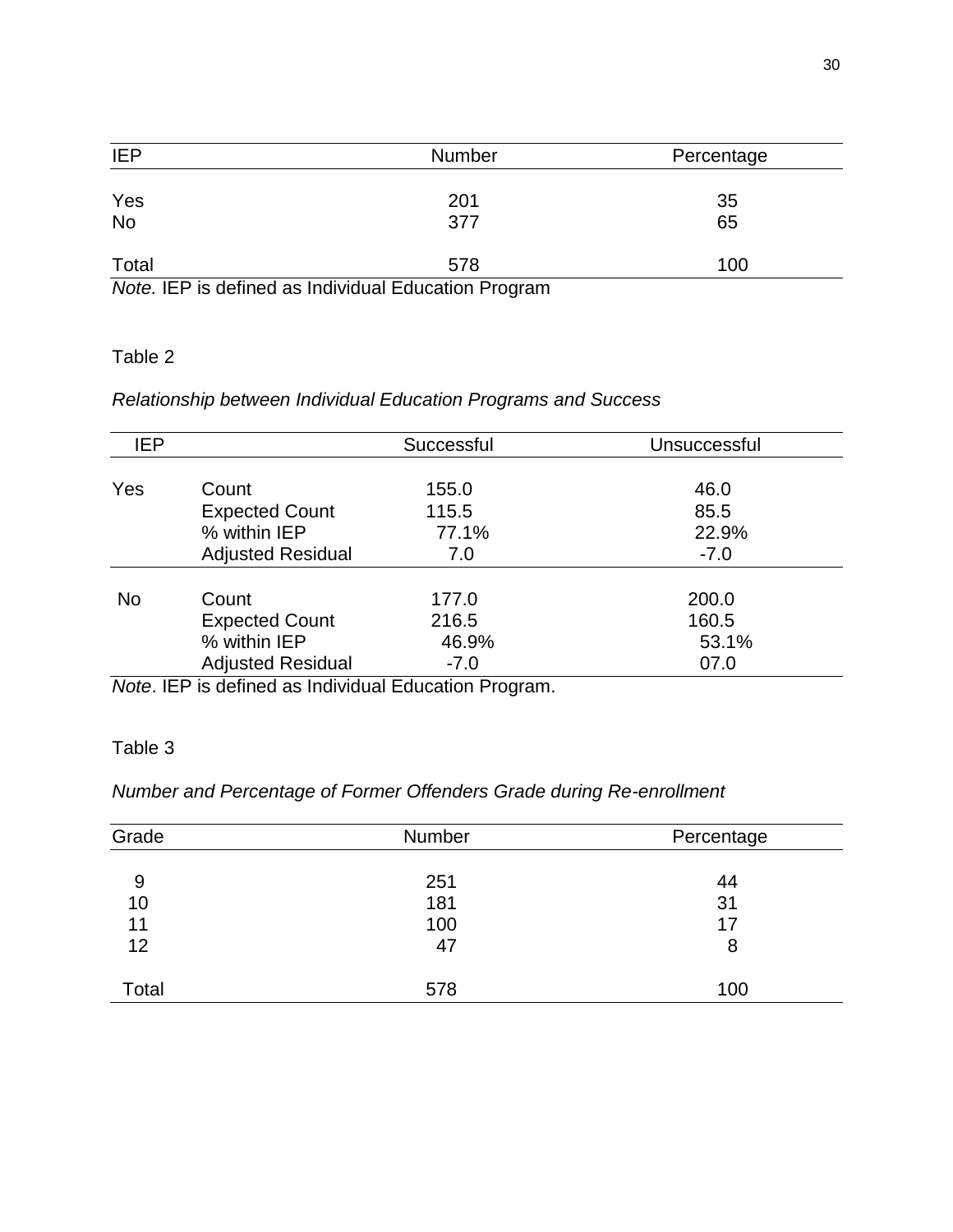### *Relationship between Grades and Success*

| Grades          |                          | Successful | Unsuccessful |
|-----------------|--------------------------|------------|--------------|
| 9               | Count                    | 134.0      | 117.0        |
|                 | <b>Expected Count</b>    | 144.2      | 106.8        |
|                 | % within Grade           | 53.4%      | 46.6%        |
|                 | <b>Adjusted Residual</b> | $-1.7$     | 01.7         |
|                 |                          |            |              |
| 10              | Count                    | 104.0      | 76.0         |
|                 | <b>Expected Count</b>    | 103.4      | 76.6         |
|                 | % within Grade           | 57.8%      | 42.2%        |
|                 | <b>Adjusted Residual</b> | 0.1        | $-.1$        |
| 11              | Count                    | 58.0       | 42.0         |
|                 | <b>Expected Count</b>    | 57.4       | 42.6         |
|                 | % within Grade           | 58.0%      | 42.0%        |
|                 | <b>Adjusted Residual</b> | 0.1        | $-.1$        |
| 12 <sub>2</sub> |                          |            |              |
|                 | Count                    | 36.0       | 11.0         |
|                 | <b>Expected Count</b>    | 27.0       | 20.0         |
|                 | % within Grade           | 76.6%      | 23.4%        |
|                 | <b>Adjusted Residual</b> | 2.8        | $-2.8$       |

### Table 5

*Number and Percentage of Participating Southern New England Urban School Districts by Ethnicity*

| Ethnicity    | <b>Number</b> | Percentage |
|--------------|---------------|------------|
|              |               |            |
| Hispanic     | 146           | 25         |
| <b>Black</b> | 246           | 43         |
| White        | 166           | 29         |
| Asian        | 20            | 3          |
| Total        | 578           | 100        |